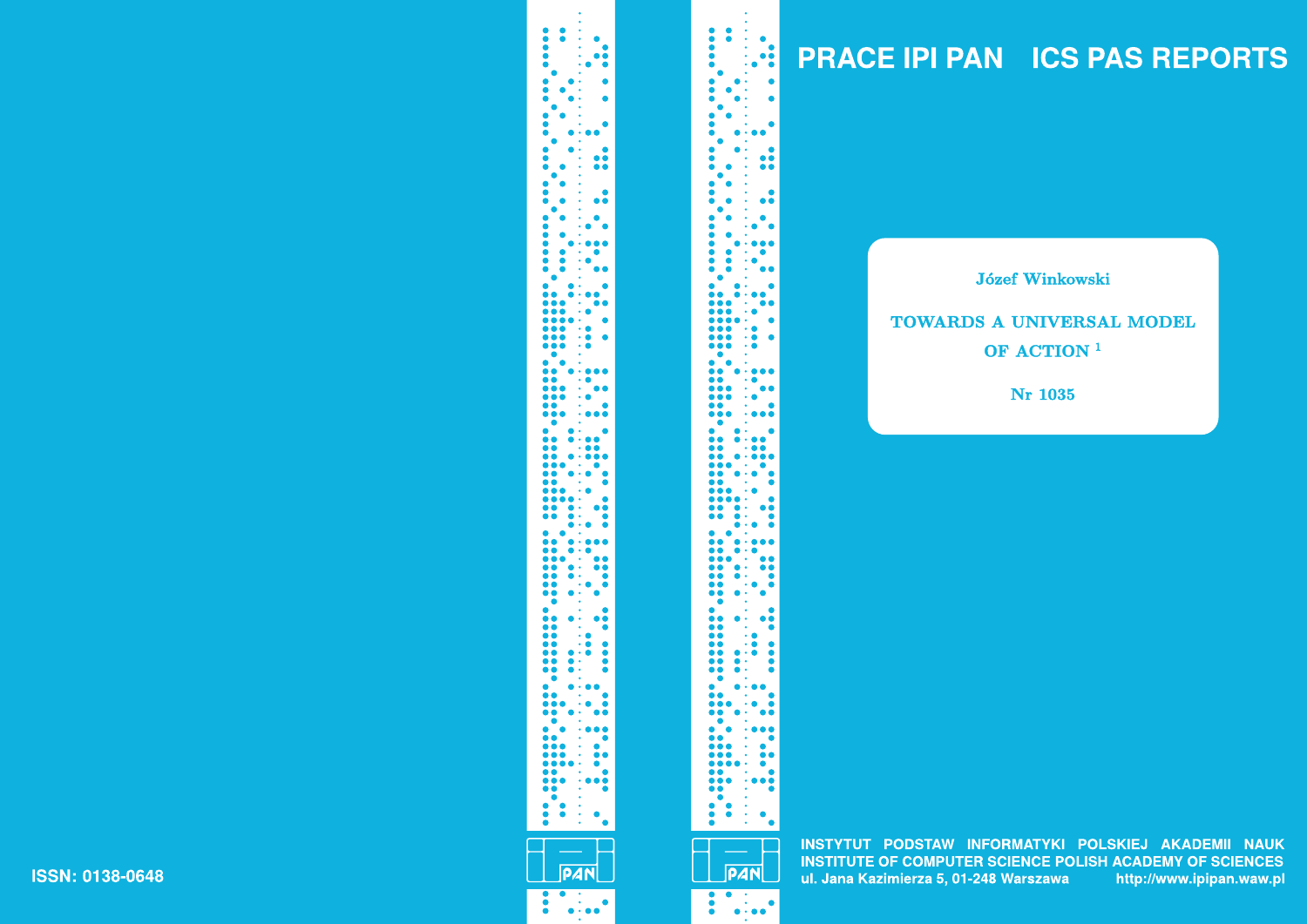#### Józef Winkowski

## TOWARDS A UNIVERSAL MODEL OF ACTION<sup>1</sup>

Nr 1035

Warsaw, October 2016

http://rbc.ipipan.waw.pl

<sup>1</sup>Report Nr 1035 of the Institute of Computer Science of the Polish Academy of Sciences. The work has been supported by the Institute of Computer Science of the Polish Academy of Sciences.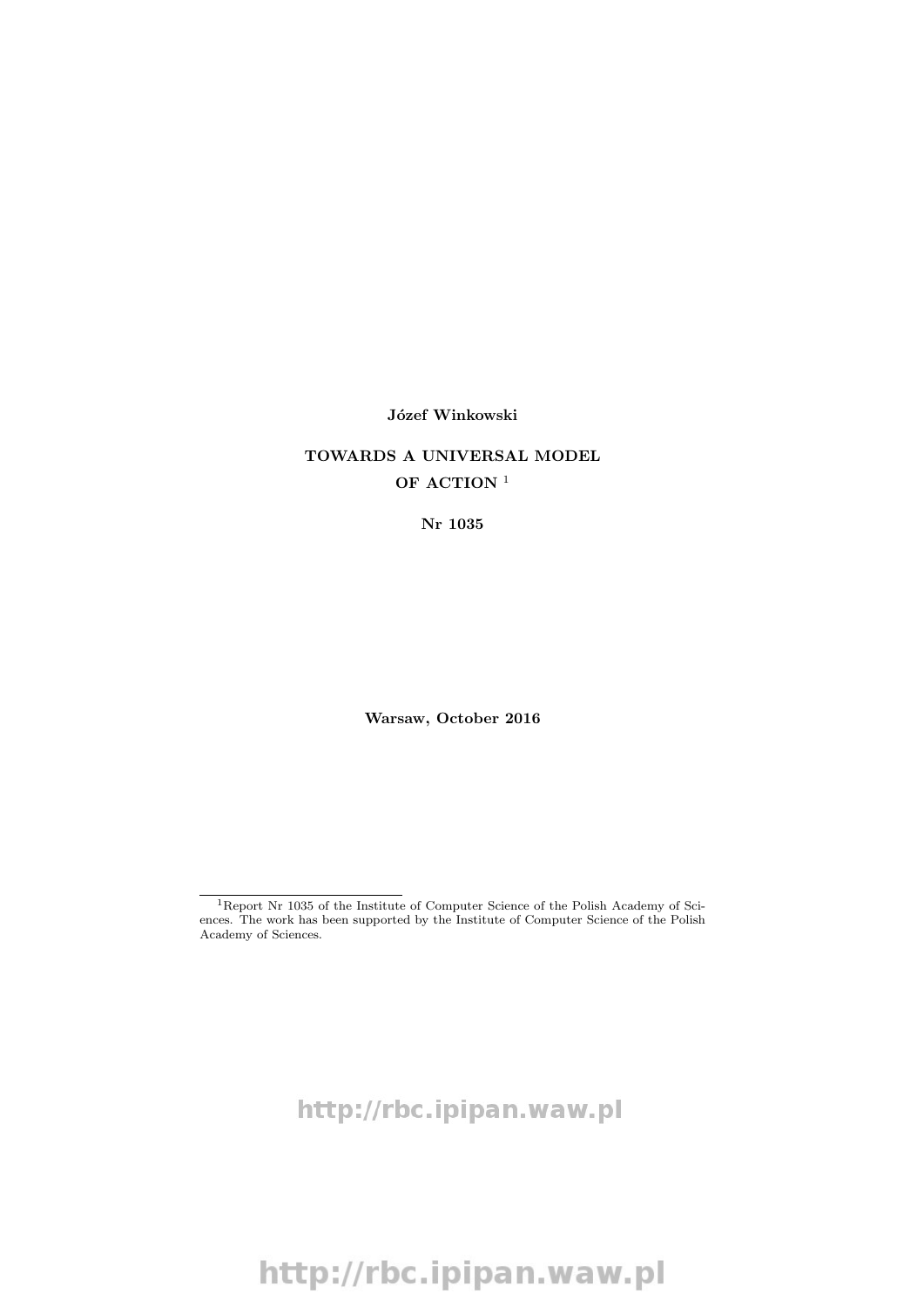Abstract: In the paper a model of action is described that is universal in the sense that it may serve to represent actions of any kind: discrete, continuous, or partially discrete and partially continuous. The model is founded on the assumption that an action is executed in a universe of objects. It describes how the possible executions change the situation of involved objects. It exploits the fact that executions are represented such that fragments of executions are represented such that their closed segments admit only trivial automorphisms. The model has an algebraic strucure and it is a directed complete partial order.

Keywords: Action, object, object instance, occurrence of object instance, execution, execution segment, execution fragment, execution structure, lposet, pomset, sequential composition, parallel composition, independent component, prefix order.

#### PEWNA PROPOZYCJA UNIWERSALNEGO MODELU AKCJI

Streszczenie: Praca zawiera opis pewnego modelu akcji, który jest uniwersalny w tym sensie, że może służyć do reprezentowania akcji dowolnego rodzaju: dyskretnych, ciągłych, lub częściowo dyskretnych i częściowo ciągłych. Model ten opiera się na założeniu, że akcja jest wykonywana w pewnym środowisku obiektów. Opisuje jak możliwe wykonania akcji zmieniają sytuacje zaangażowanych obiektów. Wykorzystuje fakt, że fragmenty wykonań akcji są reprezentowane tak, że ich ograniczone segmenty mają jedynie trywialne automorfizmy. Model ma pewną strukturę algebraiczną i częściowy porządek przy którym podzbiory skierowane mają kresy górne.

Słowa kluczowe: Akcja, obiekt, instancja obiektu, wystąpienie instancji obiektu, wykonanie, segment wykonania, fragment wykonania, struktura wykonań, lposet, pomset, złożenie szeregowe, złożenie równoległe, niezależna składowa, porządek prefiksowy.



http://rbc.ipipan.waw.pl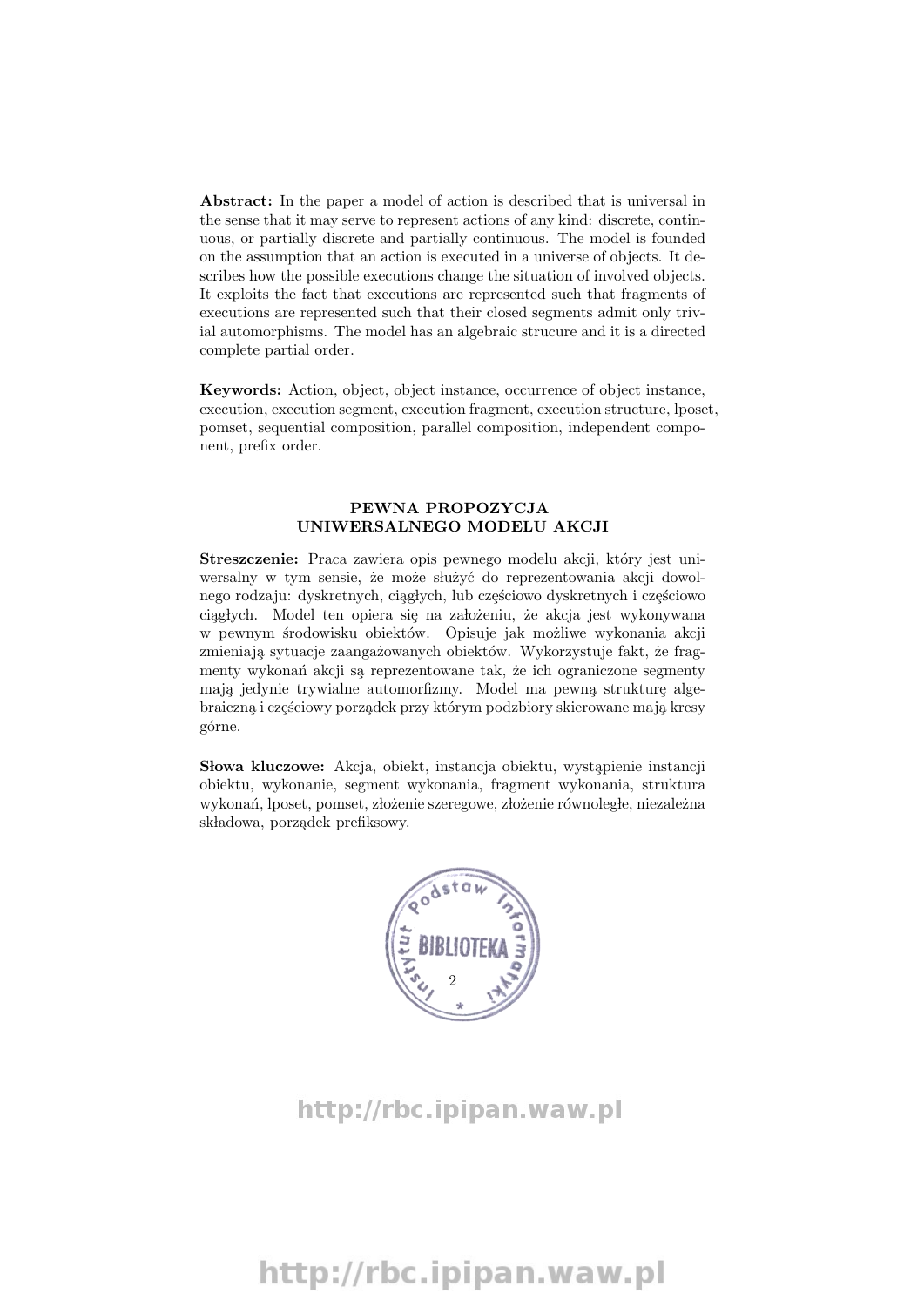### 1 Introduction

For discrete actions like behaviours of discrete concurrent systems there are models such as labelled event structures which reflect well concurrency and nondeterminism (cf. [7], [18] and [25]). Such models are based on intrinsic properties of modelled actions and they are compositional in the sense that the model of a compound action can be obtained by combining models of component actions (cf. [24]). Usually, they represent actions up to an equivalence (cf. [9]). However, they do not offer means to represent continuous actions.

Continuous actions like those considered in control theory are usually modelled by differential equations which reflect the relations between variables representing the input of a system and variables representing the system state and output (cf. [10]).

Behaviours of systems working in a continuous way can also be represented as the behaviours of continuous Petri nets such as those described in [2] and [3]. In such nets transitions are regarded as continuous activities transforming some products into some other products and the behaviour consists of execution of such activities with intesities given by a control path.

Behaviours of hybrid systems like those including real-world components, which work in a continuous way, and controlling components, which operate in discrete steps, are modelled as a combination of continuous and discrete activities (cf. [8], [16], and [17]).

However, a typical way of representing in such models the possible continuity of work is to use a reference to a global time which is not an intrinsic property and may be artificial or uncertain.

An attempt of obtaining a global time independent model of actions with continuous components has been described in [11]. The idea presented in [11] relies on a generalization of labelled event structures by dividing the set of possible events into a subset of discrete events and a family of subsets of remaining events, each subset of the family provided with a local time. However, this idea does not seem to be further developed.

In this paper we propose a model of action, a model which uses only intrinsic properties of the modelled actions, is compositional, and is universal enough to represent in the same way actions of any kind: discrete, continuous, or partially discrete and partially continuous. In particular, we want to avoid a reference to a global time. So, instead of representing the continuity in actions with the aid of such a reference, we develop algebraic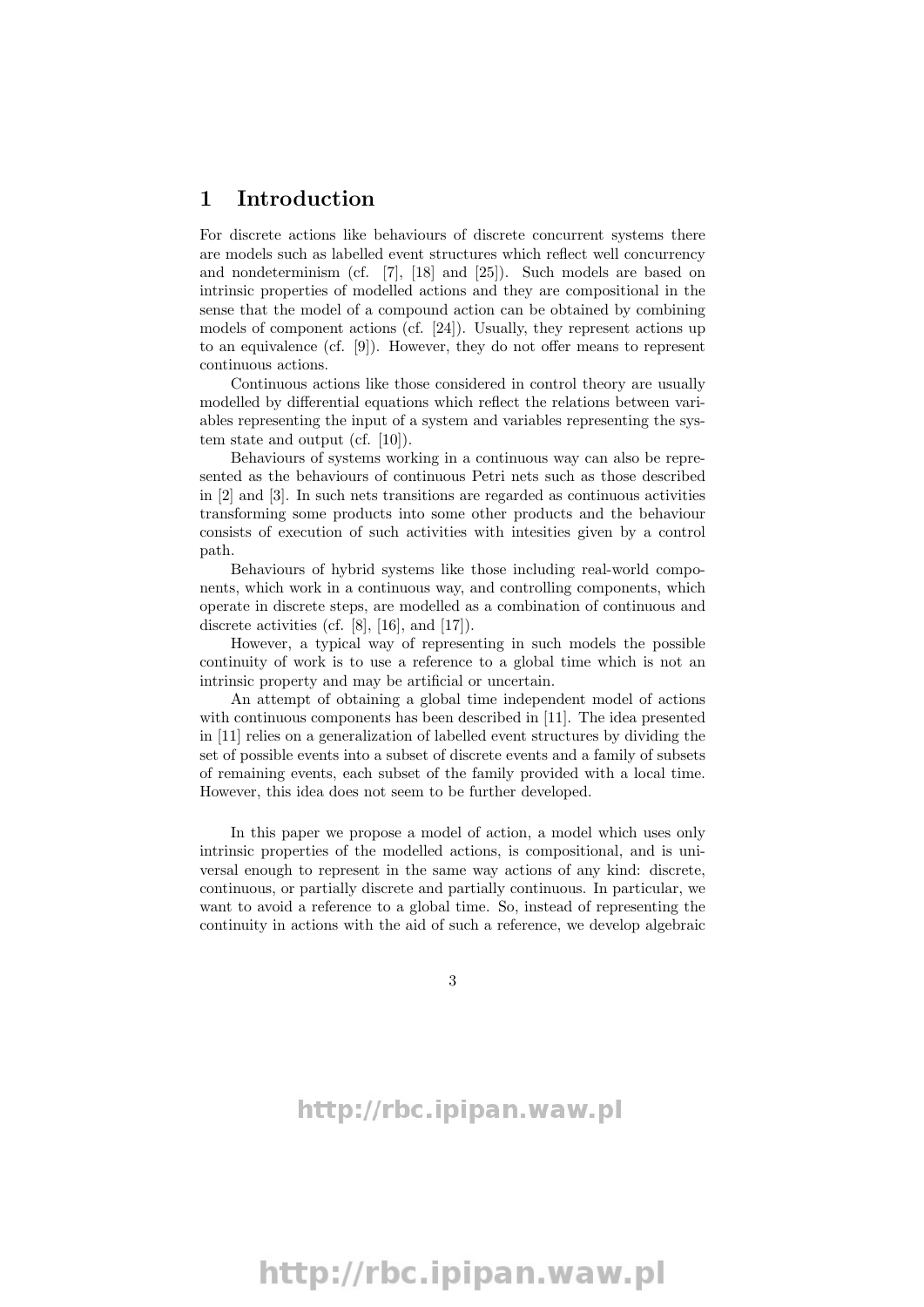tools allowing to represent the possible continuity of action executions as infinite divisibility of such executions into segments.

A model of action of this type is needed for representing and relating behaviours of systems without a need of inventing a special model in every particular case.

Our model of action is founded on the assumption that an action is executed in a universe of objects, each object with a set of possible instances corresponding to its states and other temporary features, each fragment of execution transforming instances of objects (cf. [23]). Formally it is a specific labelled partially ordered set (lposet), called execution structure. Each labelled element of such an lposet represents an occurrence of object instance represented by the label during a possible execution. The partial order represents the causal dependency of occurrences of object instances, i.e., how occurrences of object instances arise from occurrences of object instances. Maximal downwards-closed subsets without incomparable occurrences of instances of the same object represent the possible executions.

Execution structures are similar to labelled event structures, but instead of occurrences of atomic actions they represent occurrences of object instances, and instead of conflict relations which define the possible executions indirectly they represent the possible executions directly.

As in the case of labelled event structures, different execution structures may represent the same action, and formally it can be decided with the aid of the respective notion of equivalence. In particular, for execution structures we have a notion of history preserving equivalence which is similar to that for event structures.

In the case of execution structures this notion is especially attractive since it leads to a very simple representation of equivalence classes and, consequently, to a very simple model of action. This model, called a reduced execution structure, consists of isomorphism classes of execution fragments and has an algebraic structure.

The representation of actions by reduced execution structures simplifies their studies. As reduced execution structures are sets of abstract execution fragments, they are partially ordered by inclusion. Consequently, a simulation of an action by another action can be defined as the usual inclusion of one reduced execution structure in another reduced execution structure.

The paper is organized as follows. In section 2 we introduce the basics on partially ordered and partially ordered labelled sets. In section 3 we define execution structures of actions and describe their properties. In section 4 we define a history preserving equivalence of execution structures. In section 5 we describe executions and their fragments as independent enti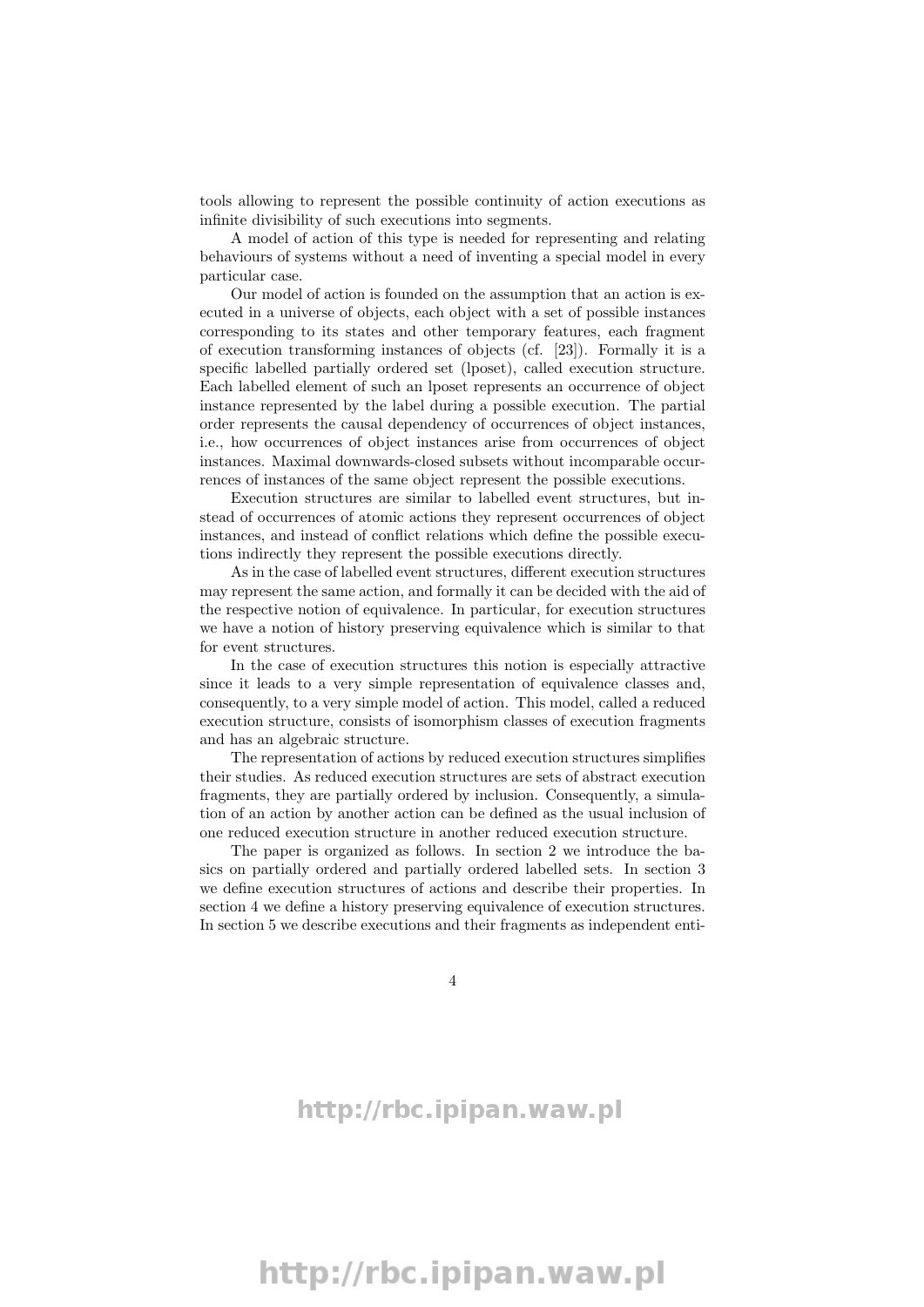ties and we define operations on execution fragments and the corresponding partial algebras. In section 6 we describe how classes of history preserving equivalent execution structures can be represented by subsets of such algebras. In Appendix we present those proofs of presented statements which cannot be seen from the context.

### 2 Preliminaries

In this section we represent the necessary tools related to order relations exploited in the paper.

Given a partial order  $\leq$  on a set X, i.e. a binary relation which is reflexive, anti-symmetric and transitive,  $P = (X, \leq)$  is said to be a *partially* ordered set, or briefly a poset, a subset  $Y \subseteq X$  is said to be *downwards-closed* iff  $x \leq y$  for some  $y \in Y$  implies  $x \in Y$ , upward closed iff  $y \leq x$  for some  $y \in Y$  implies  $x \in Y$ , *bounded* iff it has an upper bound, i.e. an element  $z \in X$  such that  $y \leq z$  for all  $y \in Y$ , directed iff for every  $x, y \in Y$  there exists in Y an upper bound z of  $\{x, y\}$ , a *chain* iff  $x \leq y$  or  $y \leq x$  for all  $x, y \in Y$ , an *antichain* iff  $x < y$  does not hold for any  $x, y \in Y$ , and P is said to be directed complete or a directed complete partial order (a DCPO) iff every of its directed subsets has the least upper bound. A Scott topology on the underlying set  $X$  of such poset is the topology in which a subset  $U \subseteq X$  is open iff it is upward closed and does not contain the least upper bound of any directed subset of  $X - U$ .

A cross-section of  $P$  is a maximal antichain  $Z$  of  $P$  such that, for every  $x, y \in X$  for which  $x \leq y$  and  $x \leq z'$  and  $z'' \leq y$  with some  $z', z'' \in Z$ , there exists  $z \in Z$  such that  $x \leq z \leq y$ .

Note that if Z is a cross-section of P then the relation  $\leq$  is the transitive closure of the union of the restrictions of the relation  $\leq$  to the subsets  $Z^-$  =  $\{x \in X : x \leq z \text{ for some } z \in Z\} \text{ and } Z^+ = \{x \in X : z \leq x \text{ for some } z \in Z\}.$ 

A cross-section  $Z'$  is said to precede a cross-section  $Z''$ , written as  $Z' \preceq Z'',$  iff  $Z'^- \subseteq Z''^-.$ 

The set of cross-sections of P has an important property.

**2.1. Proposition.** The relation  $\preceq$  is a partial order on the set of crosssections of  $P$ . For every two cross-sections  $Z'$  and  $Z''$  of  $P$  there exist the greatest lower bound  $Z' \wedge Z''$  and the least upper bound  $Z' \vee Z''$  of  $Z'$  and  $Z''$  with respect to  $\preceq$ , where

 $Z' \wedge Z'' = \{ z \in Z' \cup Z'' : z \leq z' \text{ for some } z' \in Z' \text{ and } z \leq z'' \text{ for some } z'' \in Z' \}$  $Z^{\prime\prime}\},$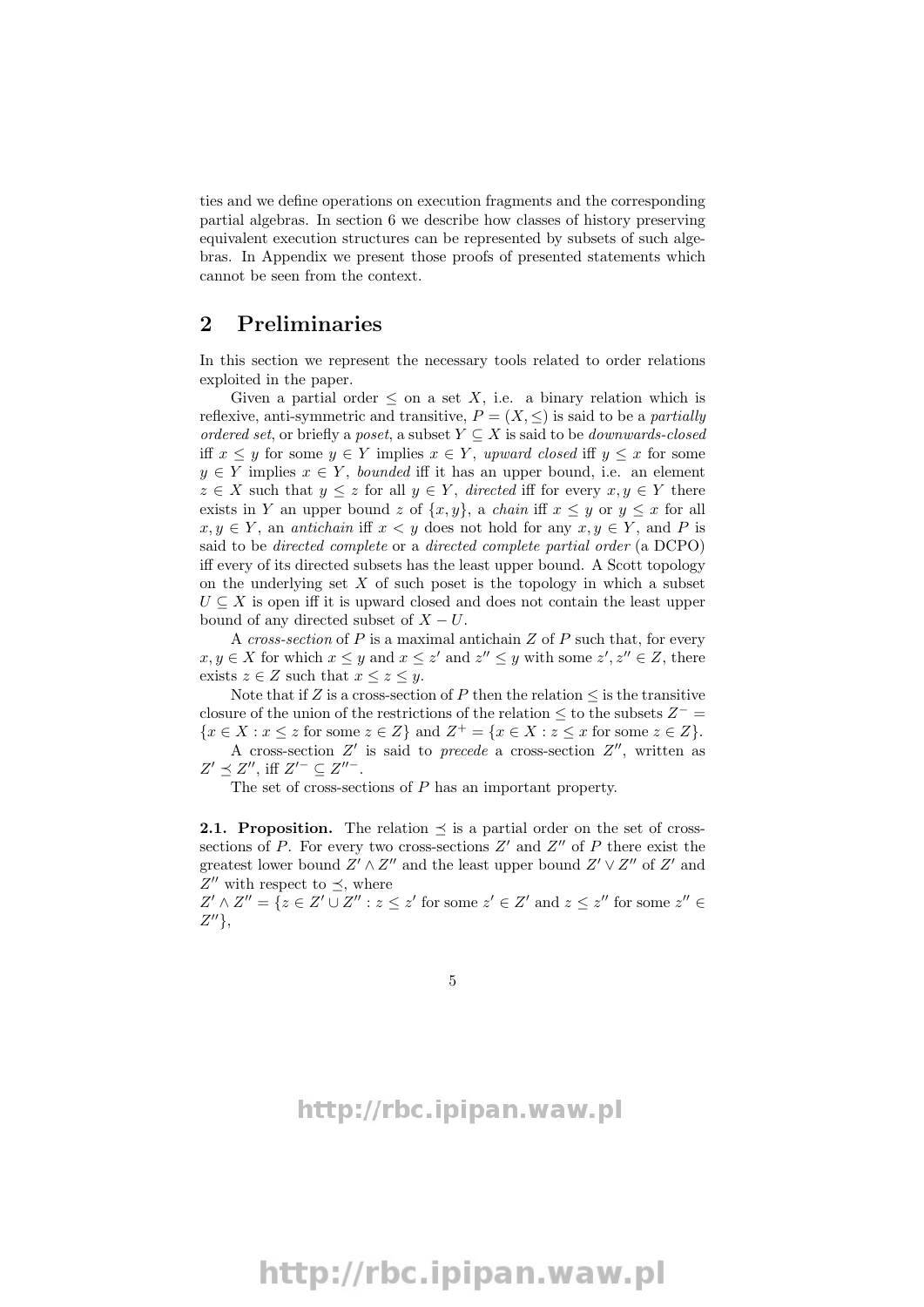$Z' \vee Z'' = \{ z \in Z' \cup Z'' : z' \leq z \text{ for some } z' \in Z' \text{ and } z'' \leq z \text{ for some } z'' \in Z' \}$  $Z^{\prime\prime}$ .

Moreover, the set of cross-sections of  $P$  with the operations thus defined is a distributive lattice.  $\sharp$ 

Given cross-sections Z' and Z'' of P such that  $Z' \preceq Z''$ , a closed segment or briefly a segment of P from  $Z'$  to  $Z''$  is defined as the restriction of P to the set  $[Z', Z''] = Z''^{-} - Z'^{-}$ , written as  $P[[Z', Z'']$ . If  $Z'$  (resp.,  $Z'$ ) is not specified then [., Z''] (resp., [Z',.]) denotes the set  $Z''^-$  (resp.,  $Z'^+$ ),  $P[[., Z'']$  denotes the restriction of P to the subset  $Z''^-$ ,  $P[[Z', .]$  denotes the restriction of  $P$  to the subset  $Z'^{+}$ , and these restrictions are also called segments of  $P$ . A segment of  $P$  that is contained in a segment  $Q$  of  $P$  is called a *subsegment* of Q. In particular, a segment of  $P[[Y', Y'']$  such that  $Z' \preceq Y' \preceq Y'' \preceq Z''$  is a subsegment of  $P[[Z', Z'']]$ . If  $Z' \neq Y'$  or  $Y'' \neq Z''$ (resp.: if  $Z' = Y'$ , or if  $Y'' = Z''$ ) then we call  $P|[Y', Y'']$  a proper (resp.: an *initial*, or a *final*) subsegment of  $P[[Z', Z'']$ .

Given a function  $f$  defined on  $P$ , an *initial segment* of  $f$  is defined as the restriction of  $f$  an initial segment of  $P$ .

Given a cross-section  $c$  of  $P$ , the restrictions of  $P$  to the subsets  $c^- = \{x \in X : x \leq z \text{ for some } z \in c\}$  and  $c^+ = \{x \in X : z \leq x \text{ for some } z \in c\}$  $c$  are called respectively the head and the tail of P with respect to c, and written respectively as  $head(P, c)$  and  $tail(P, c)$ .

The *sequential decomposition* of  $P$  at a cross-section  $c$  is the pair  $(head(P, c), tail(P, c)$  and P is said to consist of head(P, c) followed by  $tail(P, c)$ .

A parallel decomposition of  $P = (X, \leq)$  is a pair  $s = (s^F, s^S)$  of disjoint subsets  $s^F$  and  $s^S$  of X such that  $s^F \cup s^S = X$  and  $x' \leq x''$  only if  $x'$ and  $x''$  are both in one of these subsets. Given such a decomposition, the restriction of P to each of the sets  $s<sup>F</sup>$  and  $s<sup>S</sup>$  is said to be an *independent* component of P. Note that P itself is an independent component of P.

A fragment or a component of  $P$  is an independent component  $C$  of a segment  $S$  of  $P$  such that the set of minimal elements of  $C$  is a cross-section of  $C$  and it is contained in the cross-section of  $P$  that consists of minimal elements of S.

Given a partial order  $\leq$  on a set X and a function  $l : X \to W$  that assigns to every  $x \in X$  a label  $l(x)$  from a set W, the triple  $L = (X, \leq, l)$  is called a labelled partially ordered set, or briefly an lposet.

If the set of elements of  $L = (X, \leq, l)$  that are are maximal (resp., maximal) with respect to  $\leq$  is a cross-section of  $(X, \leq)$  then we call the restriction of  $L$  to this set the *origin* (resp., the end) of  $L$ , write it as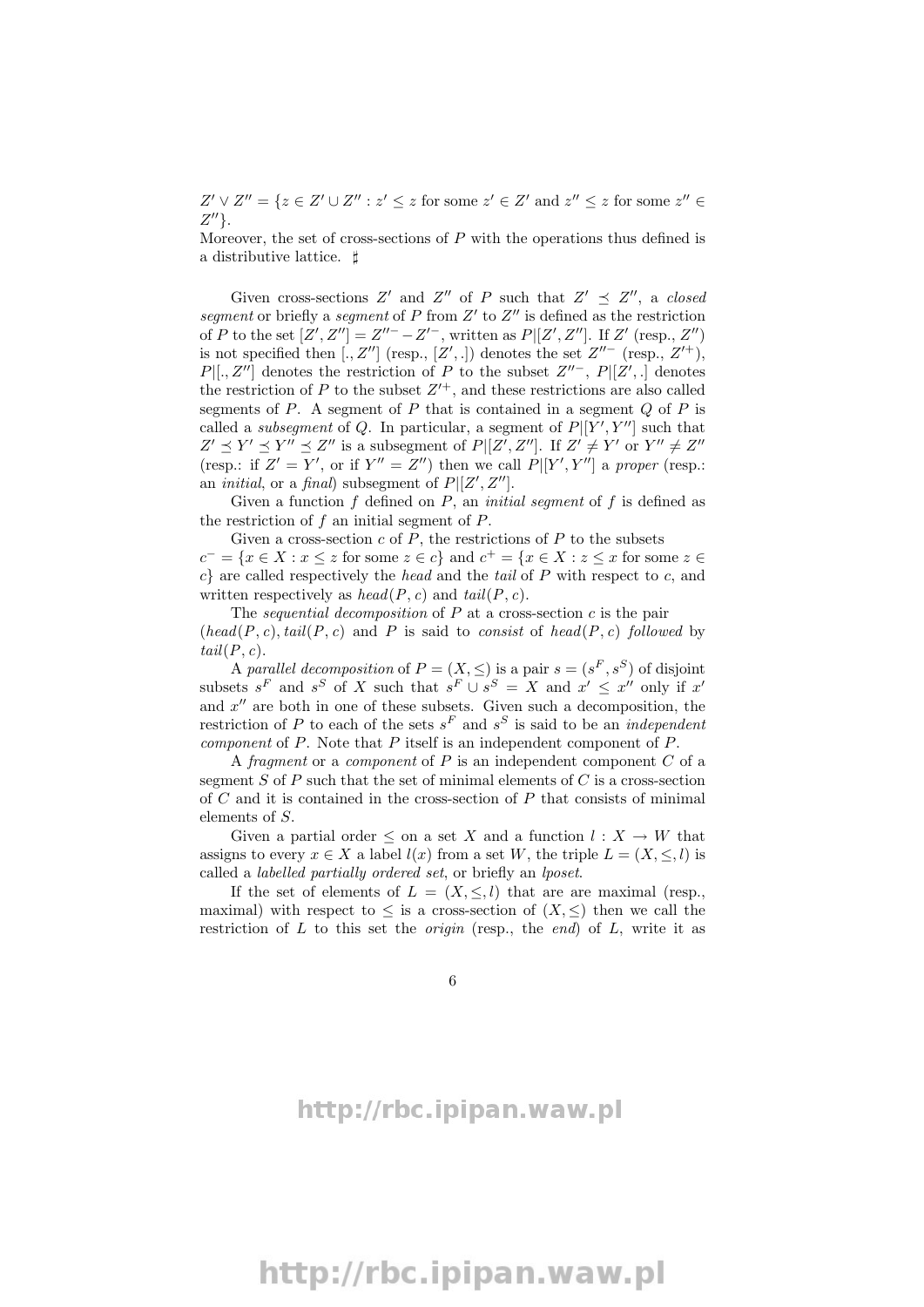origin(L) (resp., as end(L)). If origin(L) and end(L) exist then L is said to be closed.

A sequential decomposition of L is defined as the sequential decomposition of the underlying poset  $P = (X, \leq)$ . A parallel decomposition of L is defined as a parallel decomposition of the underlying poset  $P = (X, \leq)$ . A chain (resp., an anti-chain, a cross-section, a segment, an independent *component*, a *fragment*) of  $L$ , is defined as the restriction of  $L$  to a chain (resp., to an antichain, to a cross-section, to a segment, to an independent component, to a fragment) of  $P$ . A cross-section  $c$  of  $L$  is said to precede a cross-section c' of L, and it is written as  $c \preceq c'$ , iff  $Z \preceq Z'$  for Z being the restriction of  $c$  to  $P$  and  $Z'$  being the restriction of  $c'$  to  $P$ .

Given a cross-section  $c$  of  $L$ , the restrictions of  $L$  to the subsets  $c^- = \{x \in X : x \leq z \text{ for some } z \in c\}$  and  $c^+ = \{x \in X : z \leq x \text{ for some } z \in c\}$  $c$  are called respectively the head and the tail of L with respect to c, and written respectively as  $head(L, c)$  and  $tail(L, c)$ .

Given a parallel decomposition  $s = (s^F, s^S)$  of L, the restrictions of L to the subsets  $s^F$  and  $s^S$  are called respectively the first independent component and the second independent component of L according to s, and written respectively as  $first(E, s)$  and  $second(E, s)$ . Every lposet that is the first or the second independent component of  $L$  according to a parallel decomposition of L is called an independent component of L.

An lposet  $L'$  is said to *occur* in  $L$  if it is a fragment of  $L$ .

By **LPOSETS** we denote the category of lposets and their morphisms, where a morphism from an lposet  $L = (X, \leq, l)$  to an lposet  $L' = (X', \leq', l')$ is defined as a mapping  $b: X \to X'$  such that, for all x and y,  $x \leq y$  iff  $b(x) \leq b(y)$ , and, for all x,  $l(x) = l'(b(x))$ . In the category **LPOSETS** a morphism from  $L = (X, \leq, l)$  to  $L' = (X', \leq', l')$  is an *isomorphism* iff it is bijective, and it is an *automorphism* iff it is bijective and  $L = L'$ . If there exists an isomorphism from an lposet  $L$  to an lposet  $L'$  then we say that  $L$ and  $L'$ are *isomorphic*. A *partially ordered multiset*, or briefly a *pomset*, is defined as an isomorphism class  $\xi$  of lposets. Each lposet that belongs to such a class  $\xi$  is called an *instance* of  $\xi$ . The pomset corresponding to an lposet  $L$  is written as  $[L]$ .

### 3 Execution structures

In general, an action is a manner in which a mechanism or instrument operates. In this paper we think of actions as of activities executed in a universe of objects (memory locations, messages, etc.), each object with a set of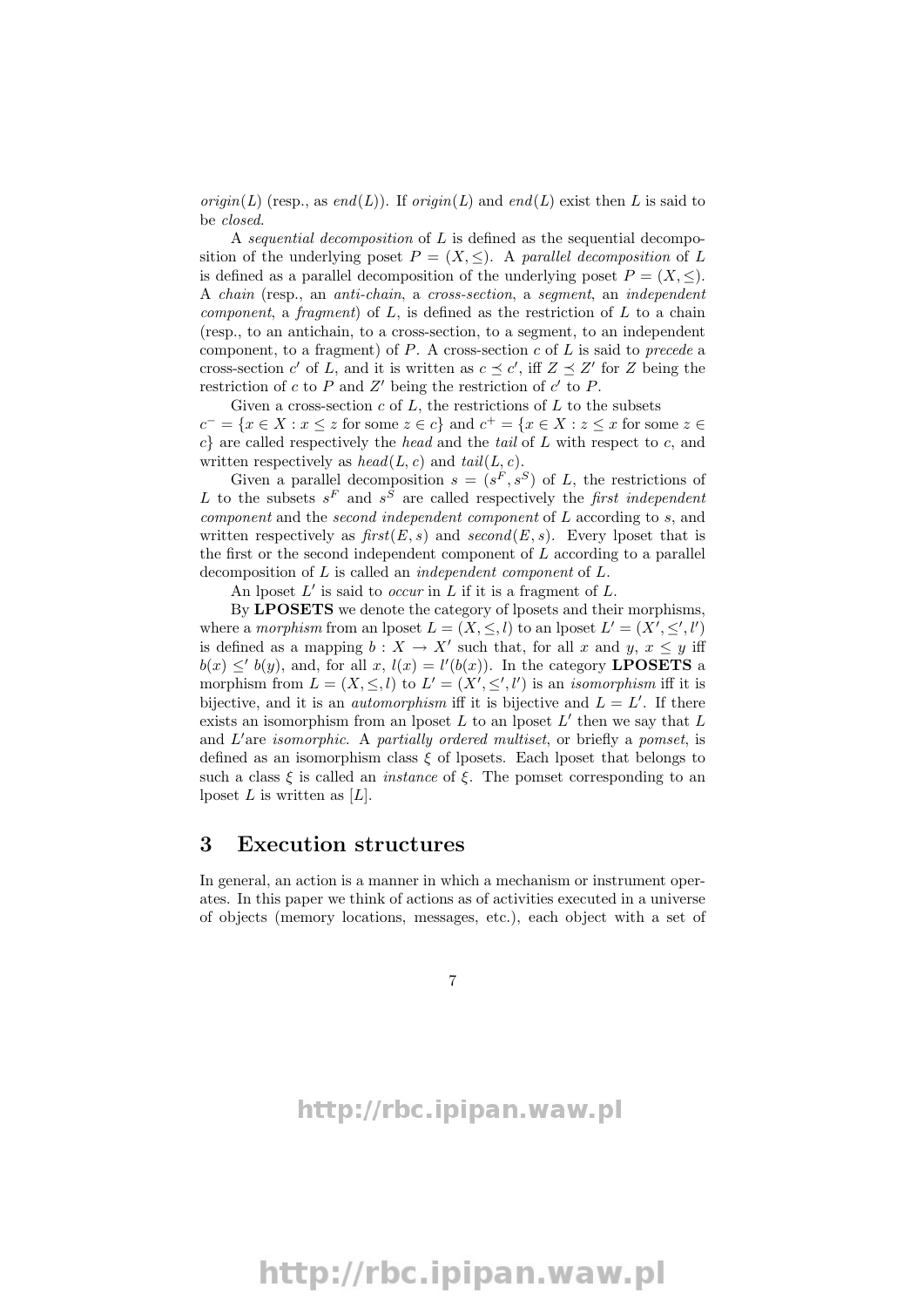possible instances corresponding to its states and other temporary features (contents, positions, etc.), each execution and its fragments transforming instances of objects.

A universe of objects is defined as follows.

**3.1. Definition.** A *universe of objects* is  $\mathbf{U} = (V, W, ob)$ , where V is a set of *objects*,  $W$  is a set of *instances* of objects from  $V$  (a set of *object instances*), and *ob* is a mapping  $ob: W \rightarrow V$  that assigns the respective object to each of its instances.  $\sharp$ 

**3.2.** Example. Suppose that  $V'$  is the union of the one-element set containing a clock to indicate time, denoted clock, and of a set of tanks to keep a liquid. Define objects to be elements of  $V'$ . Define instances of the clock to be pairs  $(clock, t)$  where t is a real number representing the indicated time. Define instances of  $v \in V'$  to be pairs  $w = (v, s)$ , where  $s \geq 0$  is the quantity of liquid in v. Define W' to be the set of possible instances of objects  $v \in V'$ . Define  $ob' : W' \to V'$  to be the mapping such that  $(clock, t) \mapsto clock$  and  $(v, s) \mapsto v$  for every tank  $v \in V'$ . Then  $\mathbf{U}' = (V', \dot{W}', ob')$  is a universe of objects.  $\sharp$ 

In order to define structures which will be used to represent actions it is convenient to define first structures which will be used to represent possible concrete execution fragments of some unspecified actions.

**3.3. Definition.** A concrete execution fragment in a universe  $U = (V, W, ob)$ of objects is an lposet  $E = (X, \leq, l)$ , where X is a set (of *occurrences* in E of (instances of) objects),  $l : X \to W$  is a mapping (a *labelling* that assigns the respective object instance to each occurrence of this object instance), and  $\leq$  is a partial order (the *causal dependency relation* of E) such that

- (1) for every object  $v \in V$ , the set  $X|v = \{x \in X : ob(l(x)) = v\}$  is either empty or it is a maximal chain and has an element in every cross-secton of  $E$ ,
- (2) every element of X belongs to a cross-section of  $E$ ,
- (3) no closed segment of  $E$  is isomorphic to its proper closed subsegment,
- (4) the set of minimal elements of E is a cross-section.  $\sharp$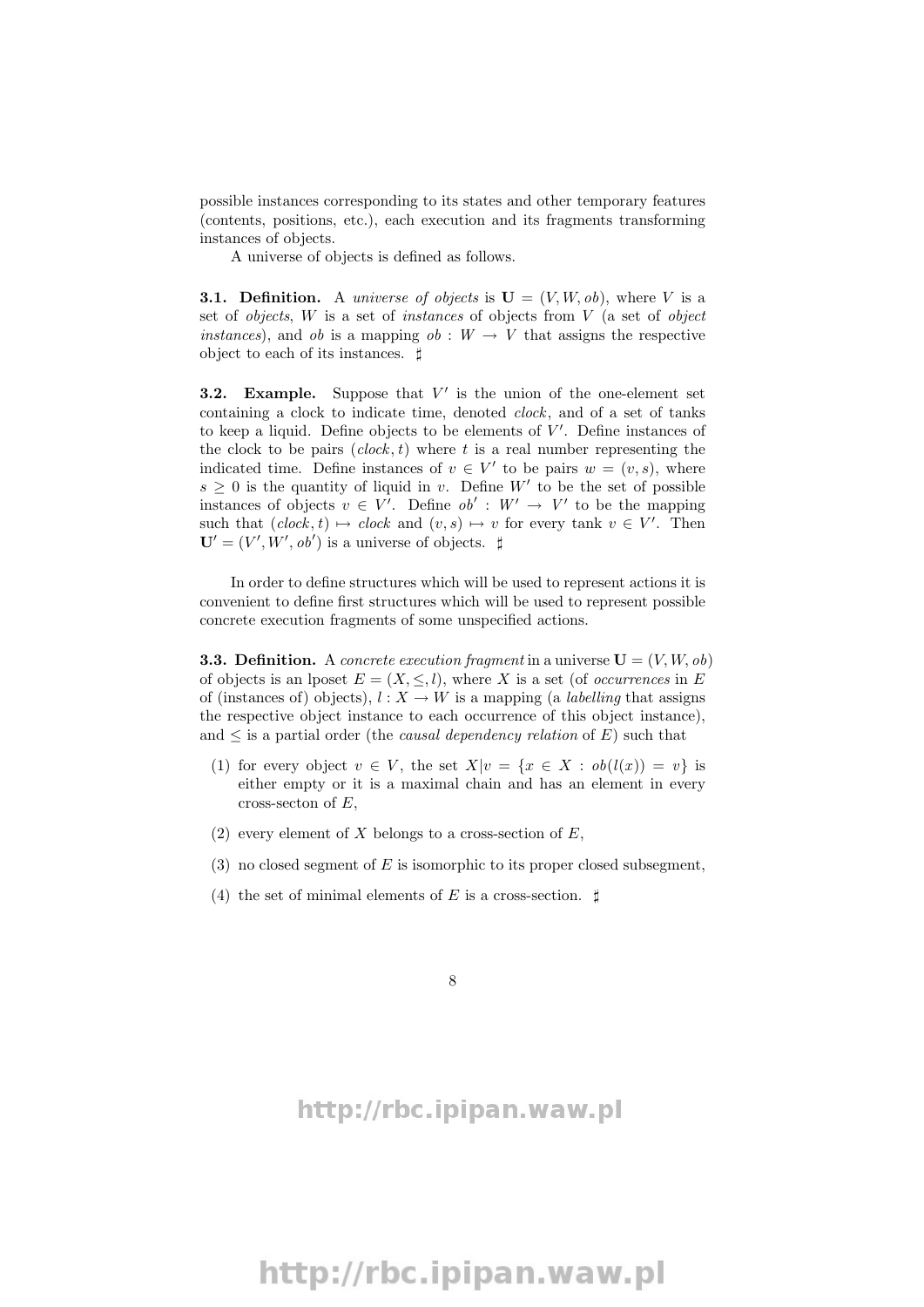Condition (1) characterizes concrete execution fragments and their properties. A concrete execution fragment  $E$  is a partially ordered set of occurrences of object instances. Each object may have many instances and each of them may have in  $E$  many occurrences. A cross-section of  $E$  represents a possible state of E. Condition (1) says that the occurrences of instances of every object which takes part in  $E$  form a maximal chain, that  $E$  contains all information on such object, and that every possible state of  $E$  contains a part of this information. Condition (2) says that every occurrence of an object in  $E$  belongs to a possible state of  $E$ . Condition (3) says that all what happens to the involved objects is sufficient to distinguish every closed segment of E from its proper closed subsegments and, consequently, to reflect the progress of E. It implies that even in the case of continuous execution fragments the lposets representing closed segments of execution fragments admit only trivial automorphisms, a property that will be crucial for simplifying a natural equivalence of models of actions. Condition (4) means that  $E$  has an initial state.

**3.4. Definition.** An abstract execution fragment, or briefly an execution fragment in a universe  $U = (V, W, ob)$  of objects is an isomorphism class  $\xi$ of concrete execution fragments in this universe.  $\sharp$ 

Actions can be represented by branching structures called execution structures. Branches of such structures will represent concrete executions of represented actions.

**3.5. Definition.** An execution structure in U is an lposet  $L = (X, \leq, l)$ , where X is a set (of *occurrences* of (instances of) objects),  $l: X \to W$  is a mapping (a labelling that assigns the respective object instance to each occurrence of this object instance), and  $\leq$  is a partial order (the *causal* dependency relation of  $L$ ), such that

- $(1)$  every restriction E of L to a maximal downwards-closed subset which does not contain incomparable occurrences of instances of an object is an execution fragment in  $U$ , called a *concrete execution* of  $L$ ,
- (2) if a cross-section c of a concrete execution  $E$  of  $L$  contains the origin of a fragment  $F$  of concrete execution of  $L$  then there exists a concrete execution E' of L such that  $head(E', c) = head(E, c)$  and F is isomorphic to an independent component of an initial segment of  $tail(E', c),$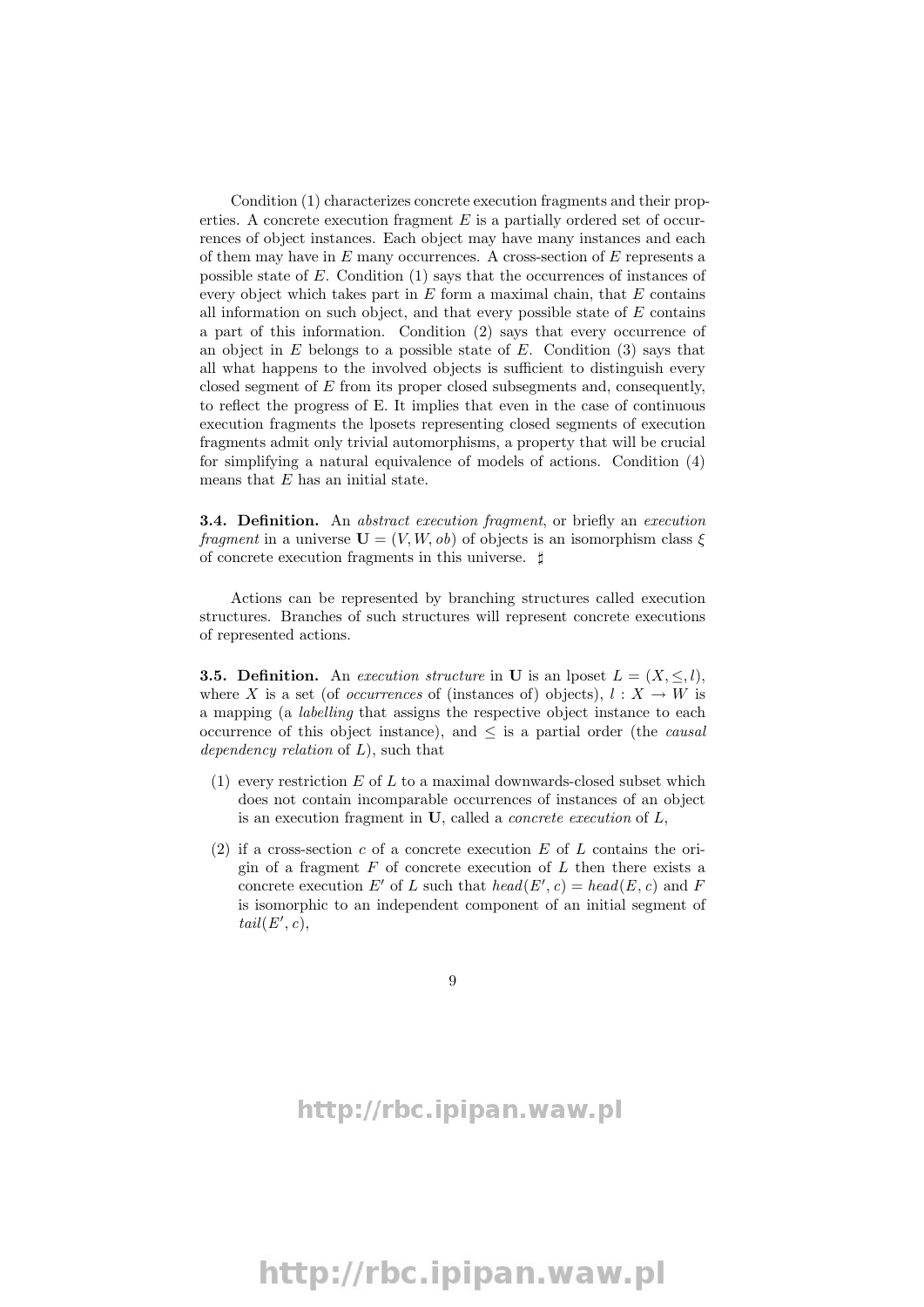(3) every concrete execution E in U such that every initial segment of  $E$ is isomorphic to an initial segment of a concrete execution of  $L$  is an initial segment of a concrete execution of L.

Concrete executions of L and their fragments are called concrete execution fragments of  $L$ . Concrete executions of  $L$  and their segments and fragments with the origins consisting of minimal elements of  $L$  are said to be *initial*.  $\sharp$ 

Condition  $(1)$  characterizes those subsets of X which are underlying sets of concrete executions of the represented action. Condition (2) means that the consequences of each bounded initial execution segment  $head(E, c)$ of a concrete execution  $E$  depend only on object instances which occur in the reached cross-section  $end(head(E, c)) = c$ . Condition (3) describes the structure of initial segments of L.

Execution structures are similar to labelled trees used in [15] to represent behaviours of communicating systems. They more sophisticated because they reflect explicitly the concurrency existing in actions. Representation of concrete executions of actions in terms of object instances and their occurrences allows us to describe in the same way both discrete and continuous execution fragments.

**3.6. Example.** Consider an occurrence Petri net  $(B, E, F)$  in which every  $e \in E$  represents an occurrence of an event  $h(e)$  of an elementary net system H as described in [20], every  $b \in B$  represents a holding of  $h(b)$ , where  $h(b)$  is a condition of H or the negation of a condition of H, and  $F \subseteq B \times E \cup E \times B$ represents the causality relation. In such net the reflexive and transitive closure  $F^*$  of F is a partial order on  $B \cup E$ .

The behaviour of  $H$  is an action which can be represented by the execution structure  $L(H) = (X_{L(H)}, \leq_{L(H)}, l_{L(H)})$  in the universe of conditions of H where  $X_{L(H)}$  is the set  $B, b \leq_{L(H)} b'$  iff  $bF^*b'$ , and  $l_{L(H)}(b) = h(b)$ .

Every  $\{b\}^{\downarrow} = \{x \in B \cup E : xF^*b\}$  repreents the history of reaching the holding b of  $h(b)$  (cf. [4]). Every concrete execution G of  $L(H)$  is the restriction of the occurrence net  $(B, E, F)$  to a maximal subset of B without branching at elements of  $B$ .  $\sharp$ 

3.7. Example. Suppose that we want to represent the behaviour of a tank  $v$  as in Example 3.2 and the relation of this behaviour to the flow of real time. Then we consider it as the behaviour of the system consisting of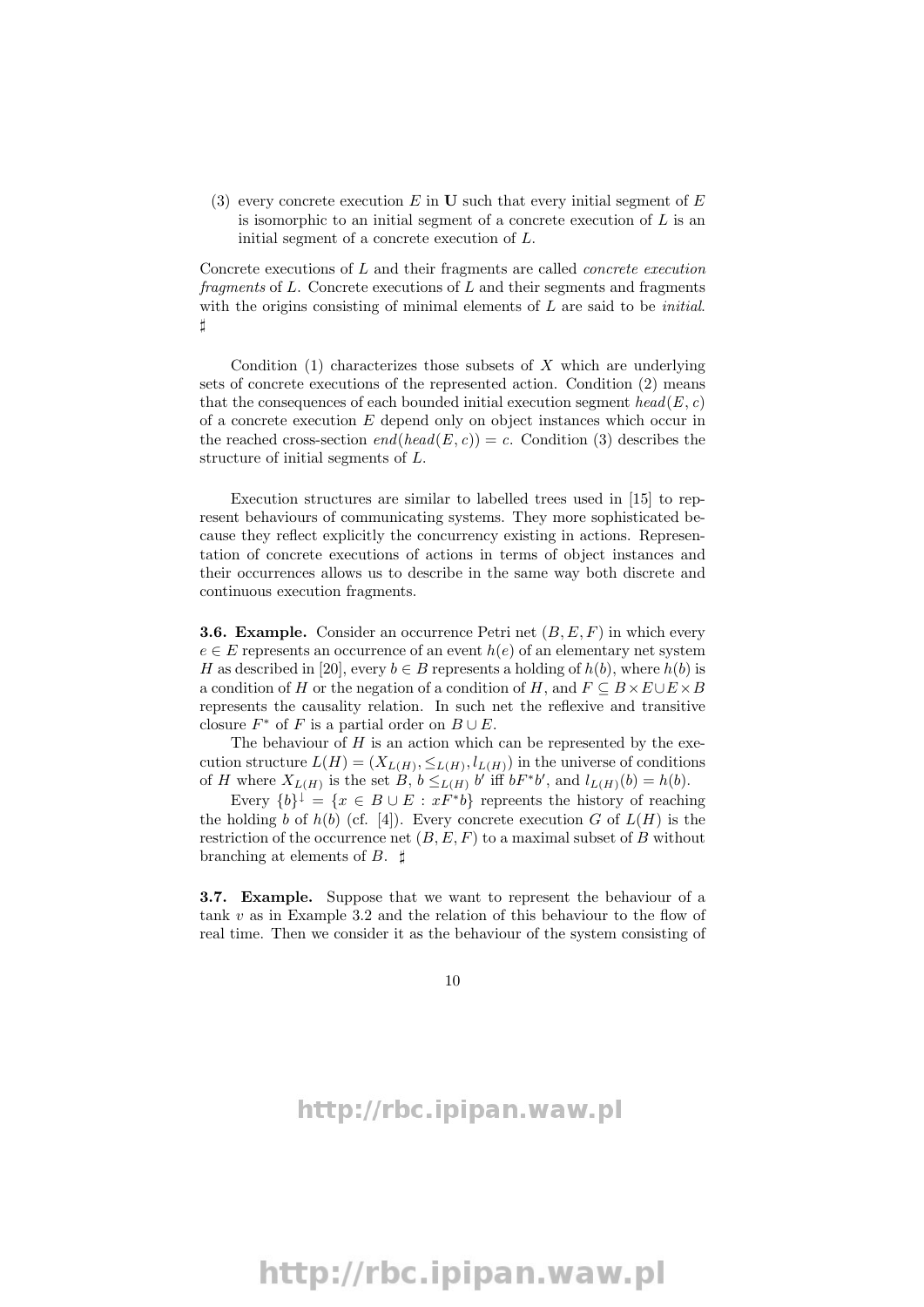clock and v and represent it by the execution structure  $L(clock, v)$  in the universe  $\mathbf{U}'$  such that

 $L(clock, v) = (X_{L(clock, v)}, \leq_{L(clock, v)}, l_{L(clock, v)})$  where

 $X_{L(clock,v)} = \{clock\} \times [0,\infty) \cup \{v\} \times F$  with the set F of real-valued functions defined on intervals  $[0, t]$ , each function describing how the quantity of liquid in  $v$  depends on the real time,

 $\leq_{L(clock,v)}$  is a partial order on  $X_{L(clock,v)}$  such that

 $(clock, t) \leq_{L(clock, v)} (clock, t')$  for  $t \leq t'$ ,

 $(v, f) \leq_{L(clock, v)} (clock, t)$  for f with the domain  $[0, t']$  such that  $t' < t$ ,

 $(v, f) \leq_{L(clock, v)} (v, f')$  for f being an initial segment of f',

 $l_{L(clock, v)}(clock, t) = (clock, t)$  and  $l_{L(clock, v)}(v, f) = f(t)$  for f with the domain  $[0, t]$ .

Every concrete execution  $E$  of  $L(clock, v)$  is the restriction of the lposet  $L(clock, v)$  to a subset  ${clock} \times [0, \infty) \cup \{v\} \times \{f\}^{\downarrow}$  of  $X_{L(clock, v)}$ , where  $\{f\}^{\downarrow}$  is the set of bounded initial segments of a function  $f : [0, \infty) \to [0, \infty)$ .  $\sharp$ 

3.8. Example. Suppose that we want to represent the behaviour of a tank v without relating it to the flow of real time which cannot be observed. Then the role of time scale must be played by an intrinsic time scale that can be derived from what happens in  $v$ . To this end it suffices to replace every function  $f$  which describes how the quantity of liquid in  $v$  depends on the non-observable real time t by its modified version  $f$  which describes how the quantity of liquid in  $v$  depends on the observable variation of  $f$  in the corresponding interval  $[0, t]$ , where the variation of f in the interval  $[0, t]$ ,  $var(f; \theta, t)$ , is defined as the least upper bound of the set of quantities  $|f(t_1) - f(t_0)| + \ldots + |f(t_n) - f(t_{n-1})|$ , each quantity corresponding to a partition  $t_0 = 0 < t_1 < \ldots < t_n = t$  of the interval  $[0, t]$ .

The behaviour of  $v$  can be represented by the execution structure  $L(v) = (X_{L(v)}, \leq_{L(v)}, l_{L(v)})$  in **U'** where

 $X_{L(v)} = \{v\} \times F'$  with the set F' of real-valued functions, each function being the modified version  $\widehat{f}$  of a function f defined on an interval [0, t] and describing how the quantity of liquid in  $v$  depends on the non-observable real time,

 $\leq_{L(v)}$  is the partial order on  $X_{L(v)}$  such that  $(v, f) \leq_{L(v)} (v, f')$  for f being an initial segment of  $f'$ ,

 $l_{L(v)}(v, \hat{f}) = (v, f(t))$  for f with the domain  $[0, t]$ .

Every concrete execution E of  $L(v)$  is the restriction of the lposet  $L(v)$ to a subset  $\{v\} \times \{\hat{f}\}^{\downarrow}$  of  $X_{L(v)}$ , where  $\{\hat{f}\}^{\downarrow}$  is the set of bounded initial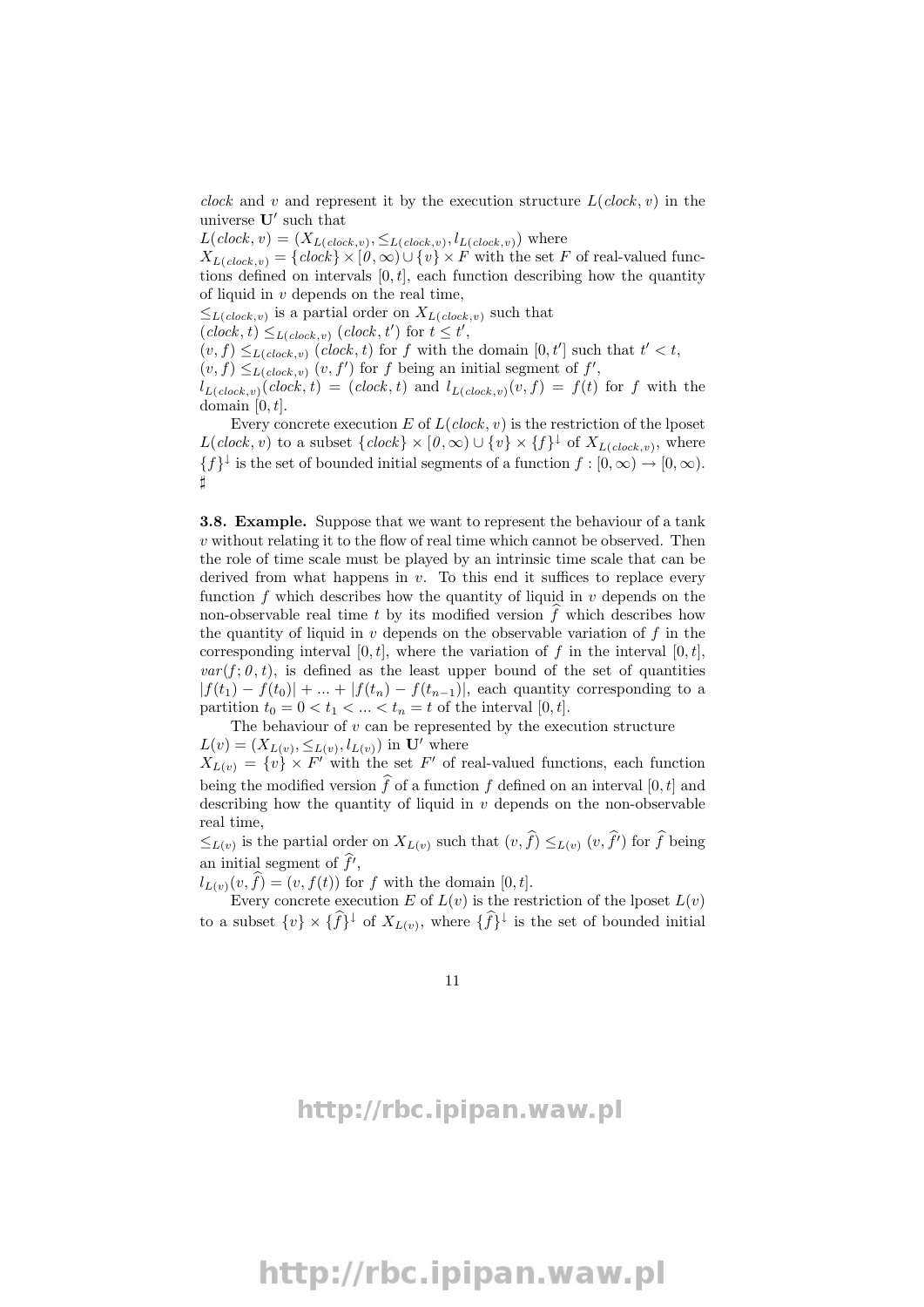segments of the modified version  $\hat{f}$  of some  $f : [0, \infty) \to [0, \infty)$ . Oneelement subsets of  $E$  are its cross-sections. The ordered set of elements of  $E$  represents the intrinsic time of  $E$  whatever is its nature (discrete, continuous, or partially discrete and partially continuous). In the case of a continuous function f it reduces to an interval.

Note that the replacement of f by its modified version  $\widehat{f}$  is necessary since for  $f$  with a constant value on an interval the condition  $(3)$  of Definition 3.3 is not satisfied for the corresponding lposet.

The abstract execution fragments corresponding to a concrete execution fragment Q of  $L(v)$  and to a concrete execution fragment R of  $L(v')$ are illustrated in Figure 3.1. Thick lines illustrate continuous state changes. ]

$$
(v,q_0) \rightarrow (v,q_1) \quad (v',r_0) \rightarrow (v',r_1)
$$
  
[Q] [R]

Figure 3.1:  $[Q]$ ,  $[R]$ 

**3.9. Example.** The behaviour of two tanks  $v$  and  $v'$  such that there is no pouring of liquid from  $v$  to  $v'$  or from  $v'$  to  $v$  can be represented by the execution structure  $L(v, v')$  in  $\mathbf{U}'$  such that

 $X_{L(v,v')} = \{v\} \times F' \cup \{v'\} \times F'$  with the set F' of real-valued functions, each function being the modified version  $\hat{f}$  of a function f defined on an interval  $[0, t]$  and describing how the quantity of liquid in a tank depends on the non-observable real time,

 $\leq_{L(v,v')}$  is the partial order on  $X_{L(v,v')}$  such that  $(v, f) \leq_{L(v,v')} (v, f')$  for  $\widehat{f}$  being the initial segment of  $\widehat{f}'$  and  $(v', \widehat{f}) \leq_{L(v,v')} (v', \widehat{f})$  for  $\widehat{f}$  being an initial segment of  $\hat{f}$ ,

 $l_{L(v,v')}(v,\hat{f}) = (v, f(t))$  and  $l_{L(v,v')}(v',\hat{f}) = (v', f(t))$  for f with the domain  $[0, t]$ .

Every concrete execution E of  $L(v, v')$  is the restriction of  $L(v, v')$  to a subset  $\{v\} \times {\{\hat{f}\}}^{\downarrow} \cup \{v'\} \times {\{\hat{f'}\}}^{\downarrow}$  of  $X_{L(v,v')},$  where  $\{\hat{f}\}^{\downarrow}$  is the set of bounded initial segments of the modified version  $\hat{f}$  of some  $f : [0, \infty) \to [0, \infty)$  and  $\{\hat{f}'\}^{\downarrow}$  is the set of bounded initial segments of the modified version  $\hat{f}'$  of some  $f' : [0, \infty) \to [0, \infty)$ .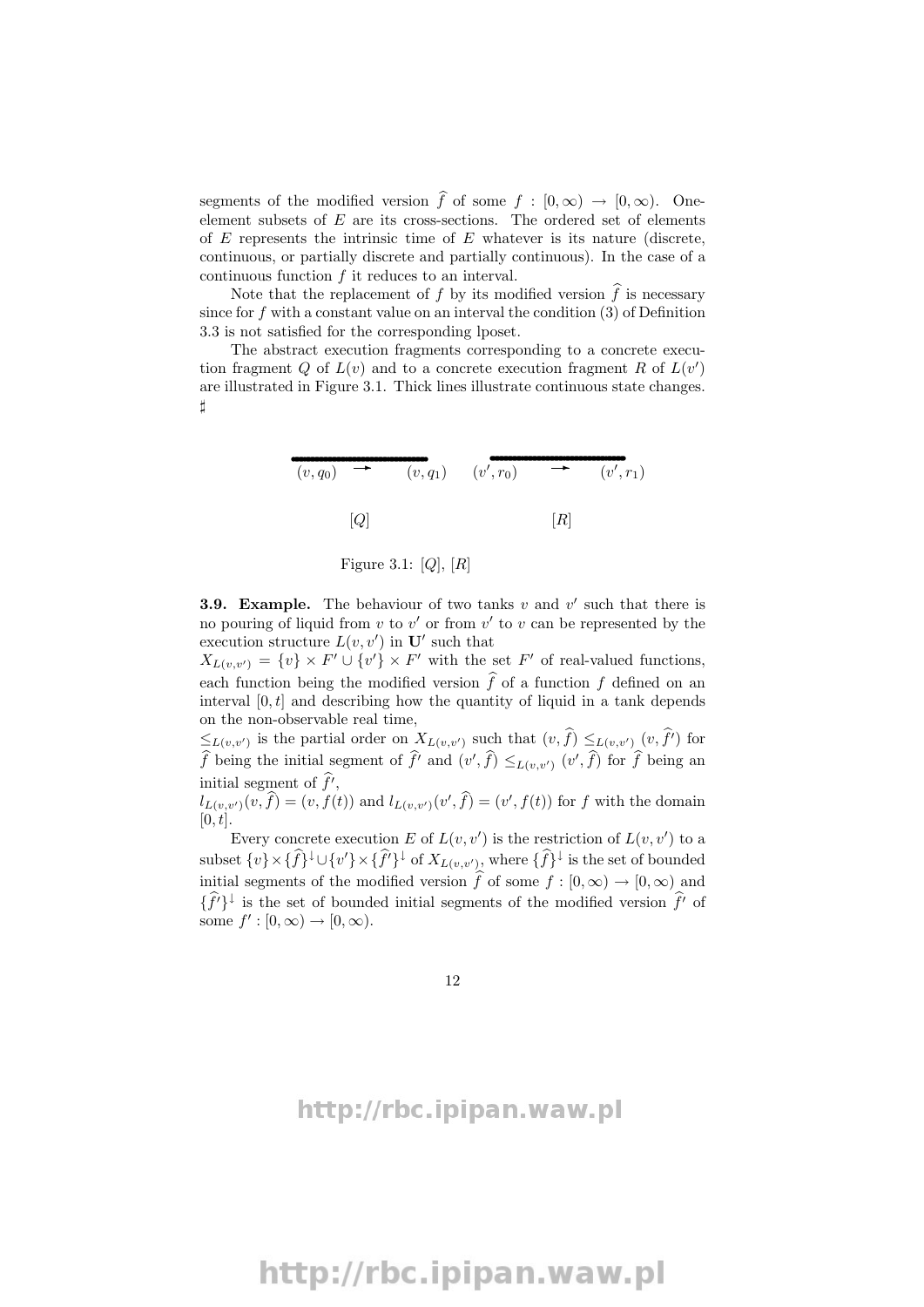The abstract execution fragment  $[T]$  which corresponds to a concrete execution fragment T of  $L(v, v')$  is illustrated in Figure 3.2.  $\sharp$ 

**3.10. Example.** Pouring of the surplus of the liquid in a tank  $v$  over a given quantity  $m > 0$  to a tank  $v'$  can be represented by the execution structure in U' that can be defined as  $L'(v, v') = (X_{L'(v, v')}, \leq_{L'(v, v')}, l_{L'(v, v')})$ where

 $X_{L'(v,v')} = \{x\} \times [m,\infty) \cup \{y\} \times [0,\infty) \cup \{x'\} \times \{m\} \cup \{y'\} \times [0,\infty)$  with different  $x, x', y, y',$ 

 $\leq_{L'(v,v')}$  is the least partial order on  $X_{L'(v,v')}$  such that

 $(x, q_1), (x', r_1) \leq_{L'(v, v')} (y, m), (y', r_2) \text{ for } m \geq 0 \text{ and } q_1, r_1, r_2 \text{ such that }$  $q_1 - m = r_2 - r_1 \geq 0$ , and

 $l_{L'(v,v')}(x,q) = l_{L'(v,v')}(y,q) = (v,q), l_{L'(v,v')}(x',r) = l_{L'(v,v')}(y',r) =$  $(v',r).$ 

Concrete executions of  $L'(v, v')$  are its restrictions to the subsets  $\{(x, q_1), (y, m), (x', r_1), (y', r_2)\}\$  such that  $m \geq 0$  and  $q_1 - m = r_2 - r_1 \geq$ 0. The abstract execution fragment  $[S]$  which corresponds to a concrete execution fragment S of  $L'(v, v')$  is illustrated in Figure 3.2.  $\sharp$ 



Figure 3.2:  $[S], [T]$ 

**3.11. Example.** The behaviour of the system  $P$  of tanks  $v$  and  $v'$  such that from time to time a quantity of liquid is poured from  $v$  to  $v'$  can be represented by the execution structure  $L(P)$  in  $\mathbf{U}'$  that can be defined as follows.

We can assume without a loss of generality that every concrete execution of  $L(P)$  is isomorphic to an lposet  $k = (X_k, \leq_k, l_k)$  that consists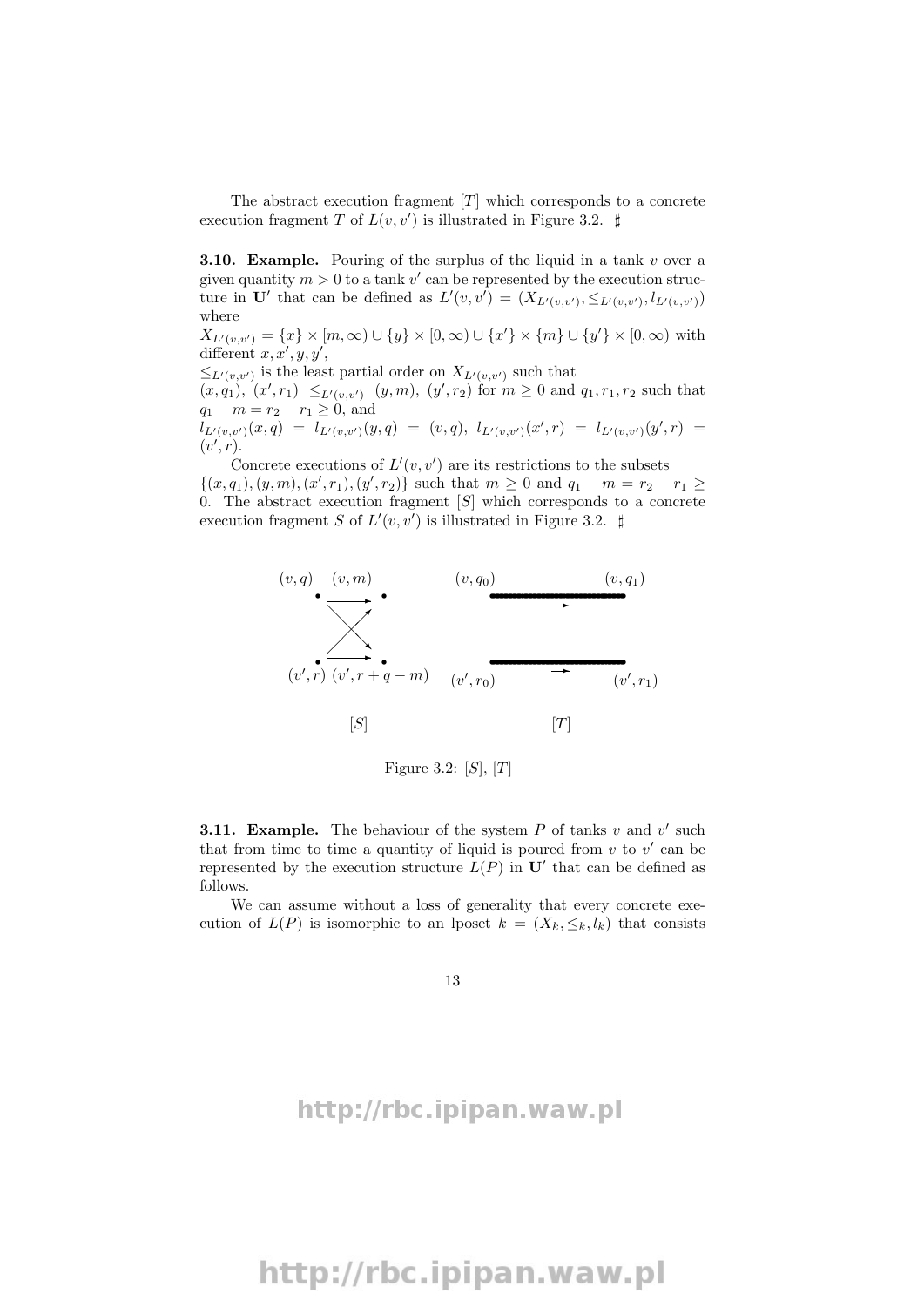of a sequence  $T_1, S_1, T_2, S_2, \dots$  of segments  $T_1, T_2, \dots$  of concrete executions of  $L(v, v')$  and segments  $S_1, S_2, \dots$  of concrete executions of  $L'(v, v')$  such that, for every  $i \in \{1, 2, ...\}$ , x is a maximal element of  $T_i$  iff it is a minimal element of  $S_i$  and y is a maximal element of  $S_i$  iff it is a minimal element of  $T_{i+1}$ . Let K denote the set of all such lposets k.

We define  $L(P)$  as the lposet  $(X_{L(P)}, \leq_{L(P)}, l_{L(P)})$  where  $X_{L(P)}$  is the set of labelled subsets of members k of K that can be represented as  ${x\}_{k}^{-} = {y \in X_{k} : y \leq_{k} x}$ ,  $\leq_{L(P)}$  is the partial order such that  ${x \brace k}^{\top} \leq_{L(P)} {x' \brace k'}$  iff  $x, x' \in X_{k'}$  and  ${x \brace k}^{\top} = {x \brace k}^{\top} \subseteq {x' \brace k}^{\top}$  $l_{L(P)}(\{x\}_{k}^{-}) = l_{k}(x).$ 

The abstract execution fragment corresponding to a concrete execution N of  $L(P)$  is illustrated in Figure 3.3.  $\sharp$ 



Figure 3.3:  $[N]$ 

From Definition 3.5 and from the properties of cross-sections of lposets we obtain the following properties of execution structures.

**3.12. Proposition.** The relation prefix, where E' prefix E'' iff E' is an independent component of an initial segment of  $E''$ , is a partial order on the set of initial concrete execution fragments of  $L$ , called the *prefix order*. If initial concrete execution fragments  $E'$  and  $E''$  of L are in this relation then we say that E' is a prefix of E''.  $\sharp$ 

3.13. Proposition. The set of initial concrete execution fragments of an execution structure  $L$  in  $U$  with the prefix order is a directed complete partially ordered set (a DCPO), written as  $initial(L)$ .  $\sharp$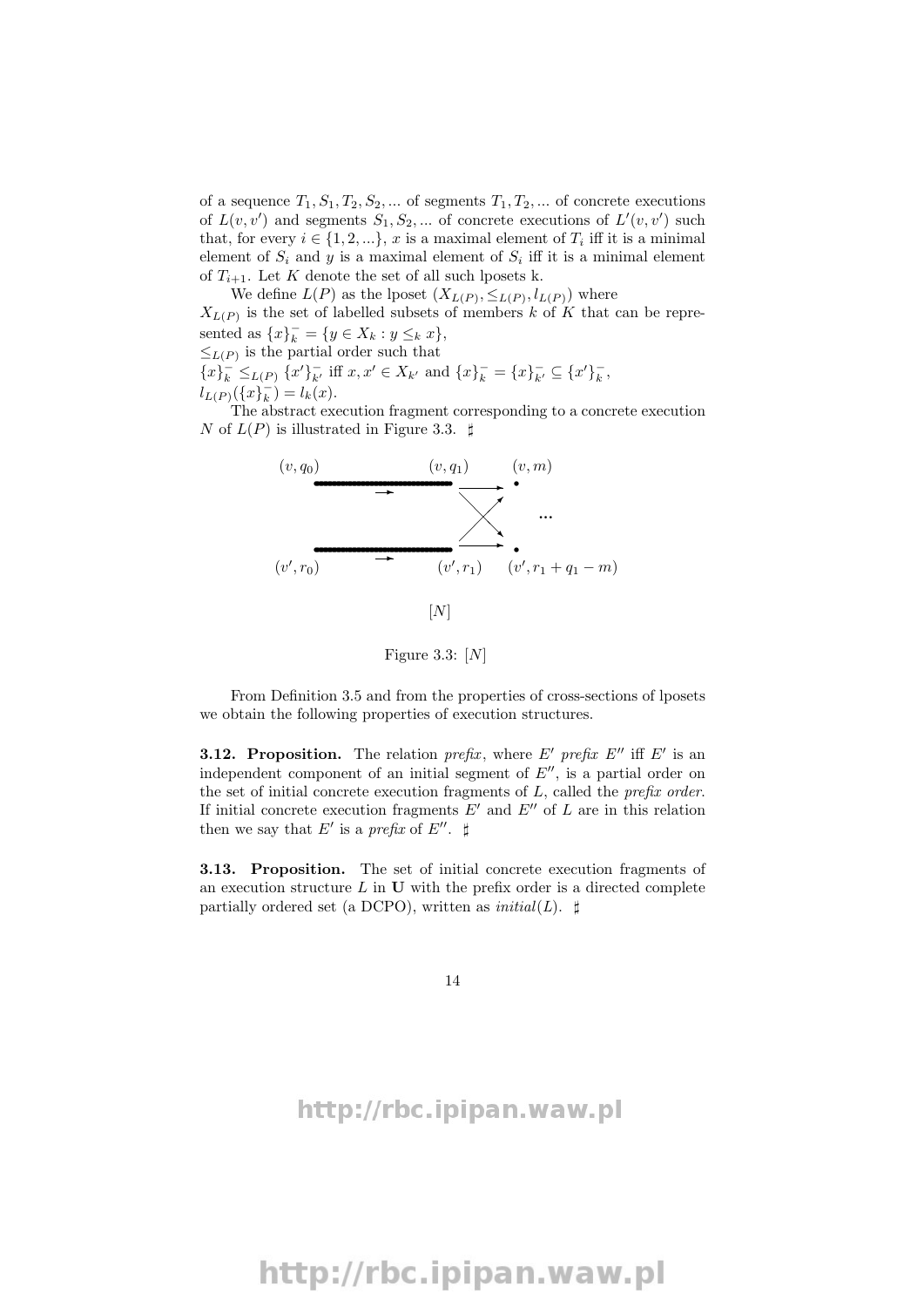**3.14. Proposition.** Let  $(E_1, E_2) \mapsto E_1; E_2$  be the partial operation defined for concrete execution fragments  $E_1$  and  $E_2$  of L such that  $end(E_1)$  =  $origin(E_2)$ , where  $E_1; E_2$  is defined as the unique concrete execution fragment E of L such that  $head(E, c) = E_1$  and  $tail(E, c) = E_2$  for a crosssection c of E. Let  $(E_1, E_2) \mapsto E_1 \parallel E_2$  be the partial operation defined for concrete execution fragments  $E_1$  and  $E_2$  of L such that the sets of objects having occurrences in  $E_1$  and in  $E_2$  are disjoint, where  $E_1 \parallel E_2$  is defined as the unique concrete execution fragment E of L such that  $first(E, s) = E_1$ and  $second(E, s) = E_2$  for a parallel distribution s of E. The set  $cexe(L)$ of all concrete execution fragments of  $L$  with these operations is a partial algebra  $\mathbf{cexe}(L) = (cexe(L), \cdot, \cdot)$ .

### 4 Equivalence of execution structures

Different execution structures may be equivalent in the sense that they may be regarded as representing the same action. For execution structures we have a notion of history preserving equivalence which is similar to the strong history preserving equivalence for event structures (cf. [9]).

4.1. Definition. A history preserving bisimulation between execution structures  $L = (X, \leq, l)$  and  $L' = (X', \leq', l')$  in a universe  $\mathbf{U} = (V, W, ob)$ of objects is a set R of triples  $(A, A', f)$  which consist of a closed initial concrete execution segment  $A$  of  $L$ , of a closed initial concrete execution segment A' of L', and of an isomorphism  $f : A \to A'$ , where

- (1) if  $(A, A', f) \in R$  and A is a prefix of a closed initial concrete execution segment B of L then there exist a closed initial concrete execution segment  $B'$  of  $L'$  such that  $A'$  is a prefix of  $B'$  and an isomorphism  $g : B \to B'$  such that  $(B, B', g) \in R$  and g is an extention of f,
- (2) if  $(A, A', f) \in R$  and A' is a prefix of a closed initial concrete execution segment  $B'$  of  $L'$  then there exist a closed initial concrete execution segment  $B$  of  $L$  such that  $A$  is a prefix of  $B$  and an isomorphism  $g : B \to B'$  such that  $(B, B', g) \in R$  and g is an extention of f,
- (3) if  $(A, A', f) \in R$ , C is a prefix of A, C' is the image of C under f, and g is the restriction of f to C, then  $(C, C', g) \in R$ .

If such a bisimulation exists then we say that  $L$  and  $L'$  are history preserving equivalent and write  $L \approx L'$ .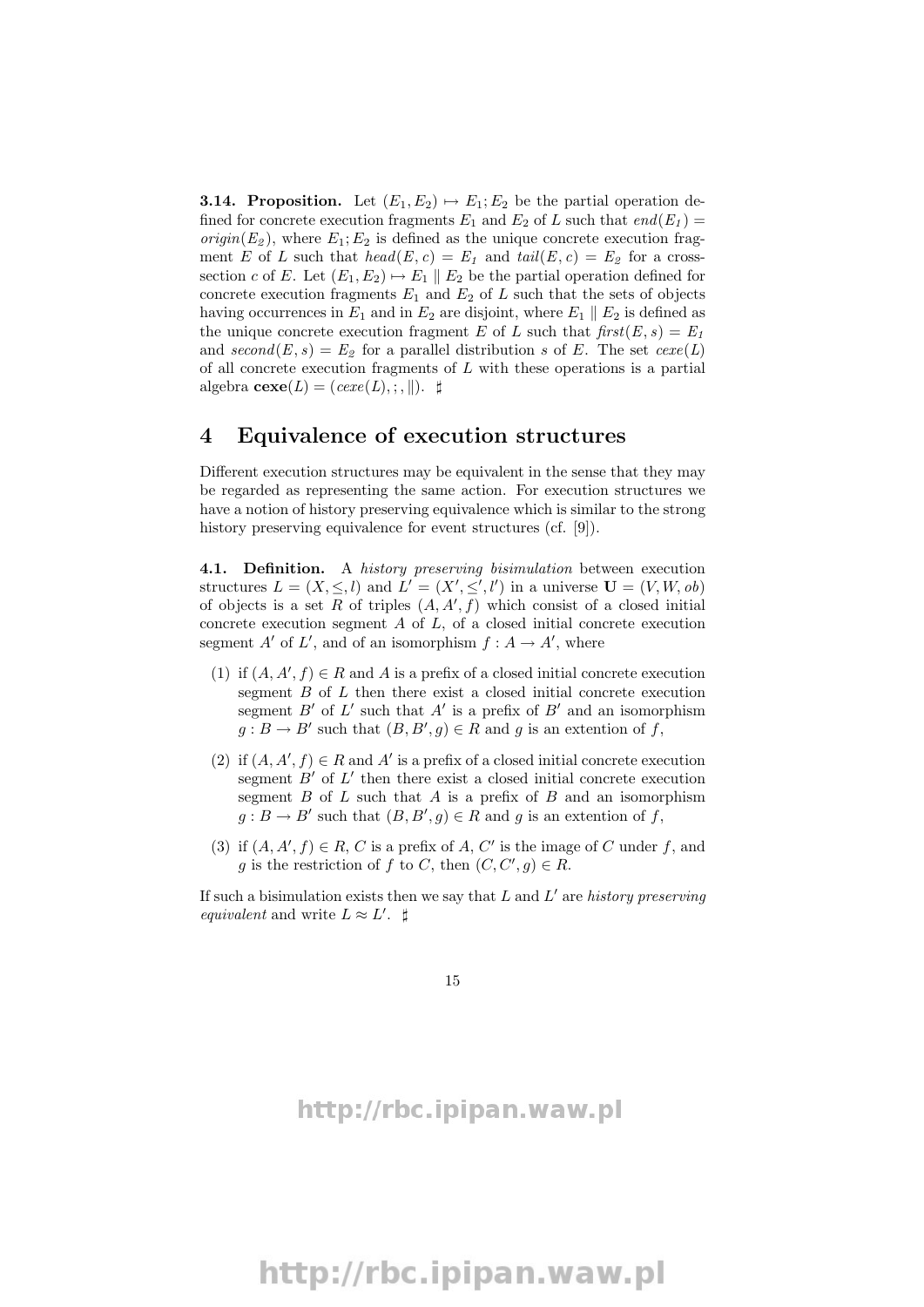**4.2. Example.** Let L' be the restriction of the execution structure  $L(v)$  =  $(X_{L(v)}, \leq_{L(v)}, l_{L(v)})$  from Example 3.8 to a subset  $z^+ = \{x \in X_{L(v)} : z \leq_{L(v)}\}$ x isomorphism  $i: L(v) \to L'$ . The set R of triples  $(A, A', f)$ , where A is a closed initial concrete execution segment of  $L(v)$ , A' is the image of A under i, and f is the unique isomorphism from A to  $A'$ , is a history preserving bisimulation. Consequently,  $L(v)$  and  $L'$  are equivalent with respect to R,  $L(v) \approx L'$ .

**4.3. Example.** Suppose that  $L' = (X', \leq', l')$  with  $X' = X \times \{1\} \cup X \times \{1\}$  $\{2\}$  consists of two disjoint copies of an execution structure  $L = (X, \leq, l),$ one copy with the underlying set  $X \times \{1\}$  and the other copy with the underlying set  $X \times \{2\}$ . The set R of triples  $(A, A', f)$ , where A is a closed initial concrete execution segment of  $L$  and  $A'$  is the image of  $A$  under the isomorphism  $f_1: x \mapsto (x, 1)$  and  $f = f_1$ , or A' is the image of A under the isomorphism  $f_2 : x \mapsto (x, 2)$  and  $f = f_2$ , is a history preserving bisimulation between L and L'. Consequently,  $L \approx L'$ .

The history preserving equivalence of execution structures may be highly complex since execution structures may branch without restrictions and unfold in a continuous way. Nevertheless, it is still very interesting since it leads to a very simple representation of equivalence classes and, consequently, to a very simple model of action. More precisely, its equivalence classes can be regarded as some sets of abstract execution fragments, and identity of such classes can be regarded as the identity of sets. This follows from a theorem that will be formulated in section 6. In order to formulate this theorem and derive its consequences it is convenient to consider execution of actions and their fragments as independent entities.

## 5 Algebras of execution fragments

Executions of actions and their fragments can be regarded as independent entities which can be considered without specifying what actions are executed. This will allow us to characterize the sets of initial abstract execution fragments of actions as specific subsets of certain partial algebras of abstract execution fragments. In order to define the respective partial algebras we describe some properties of abstract execution fragments and define natural partial operations on abstract execution fragments. Then we show that these operations can be used to define a partial order in every algebra of abstract execution fragments.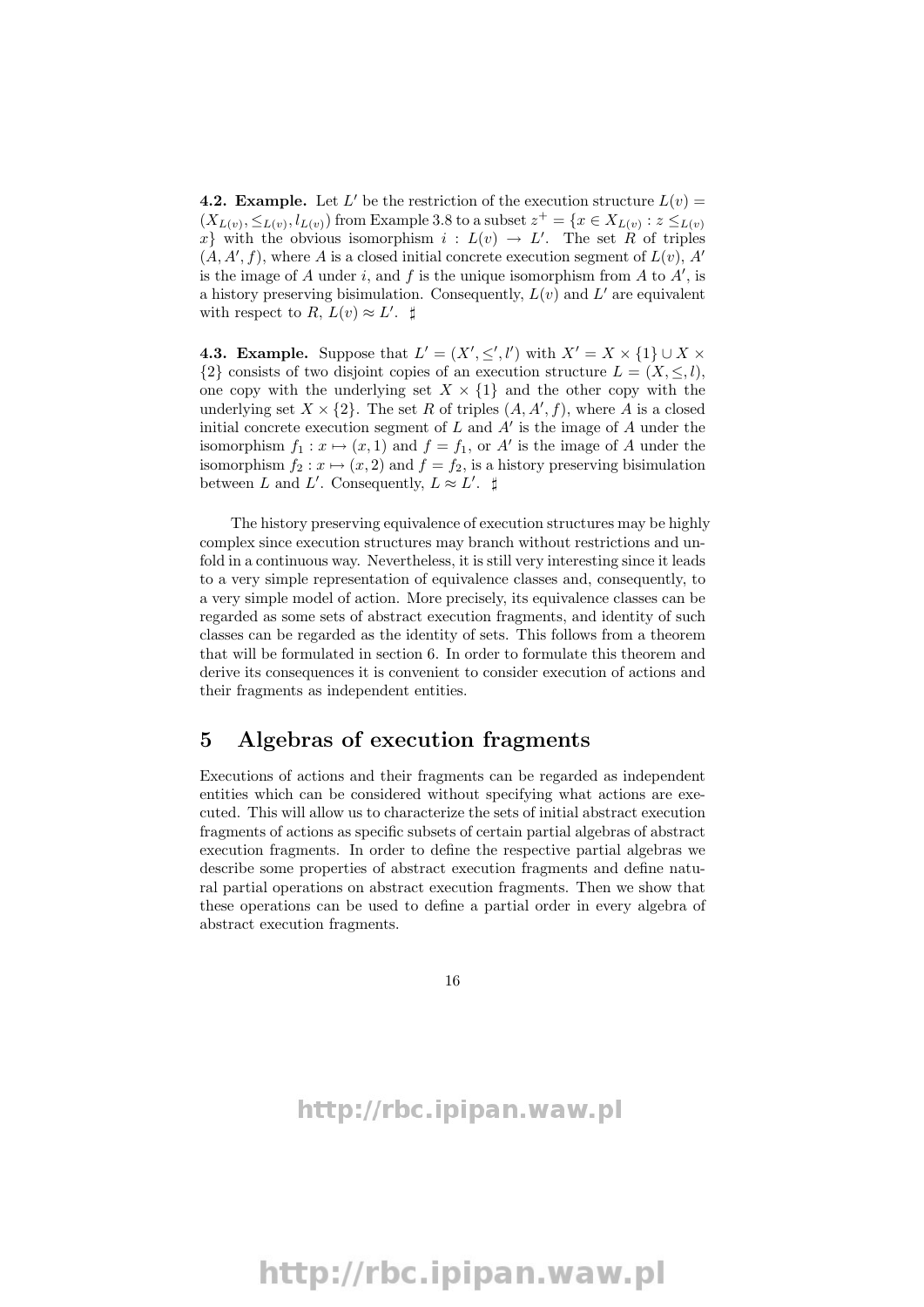Let  $U = (V, W, ob)$  be a universe of objects and let  $E = (X, \leq, l)$  be a concrete execution fragment in U.

The following proposition is a direct consequence of definitions.

**5.1. Proposition.** Every fragment of  $E$  is an concrete execution fragment.  $\sharp$ 

In particular, for every cross-section c of E, the lposets head(E, c) and  $tail(E, c)$  are concrete execution fragments, and for every parallel decomposition  $s = (s^F, s^S)$  of E, the lposets  $first(E, s)$  and  $second(E, s)$  are concrete execution fragments.

The following proposition reflects an important property of concrete execution fragments.

**5.2. Proposition.** For every cross-section c of a concrete execution fragment E, every isomorphism between closed initial segments of  $tail(E, c)$ (resp.: between closed final segments of  $head(E, c)$ ) is an identity.  $\sharp$ 

**5.3. Corollary.** For every closed segment Q of a concrete execution fragment E, every automorphism of Q is an identity.  $\sharp$ 

**5.4. Corollary.** For every closed concrete execution fragment  $E'$  there exists at most one isomorphism from  $E'$  to an initial segment of a concrete execution fragment  $E$ .  $\sharp$ 

5.5. Corollary. If a concrete execution fragment  $E$  is closed then for every closed concrete execution fragment  $E'$  there may be at most one isomorphism from E to E'.  $\sharp$ 

For every isomorphic concrete execution fragments  $E$  and  $E'$  we have  $objects(E) = objects(E'),$  where  $objects(E)$  and  $objects(E')$  denote the sets of objects having occurrences of instances in  $E$  and in  $E'$ , respectively. Consequently, for the abstract execution fragment  $[E]$  that corresponds to an execution fragment E we can define  $objects([E]) = objects(E)$ .

Collecting execution fragmentss into isomorphism classes, i.e. making abstract execution fragments, is convenient because it allows us to define some natural operations on the latter.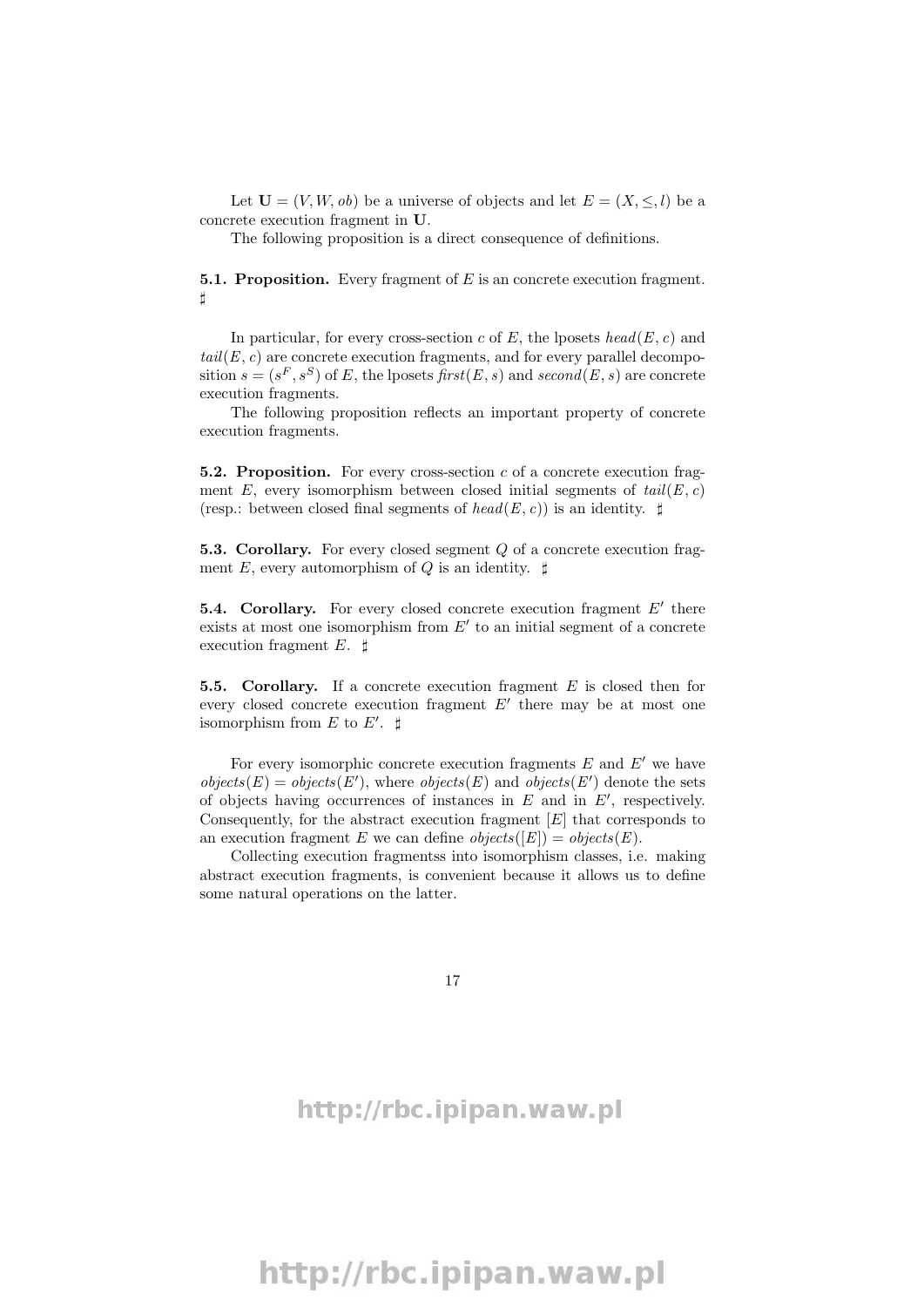Let  $EXE(U)$  denote the set of abstract execution fragments in U. In the set  $EXE(U)$  there exists the abstract execution fragment with the empty underlying set of its instance, called the *empty abstract execution fragment*, and written as 0. For each abstract execution fragment  $\alpha$  from  $EXE(U)$ with an instance  $E \in \alpha$  and its cross-section  $origin(E)$  there exists the unique abstract execution fragment  $[origin(E)]$ , called the *initial state* or the *source* of  $\alpha$  and written as  $dom(\alpha)$ . For each closed abstract execution fragment  $\alpha$  from  $EXE(\mathbf{U})$  with an instance  $E \in \alpha$  and its cross-section  $end(E)$  there exists the unique abstract execution fragment  $[end(E)]$ , called the final state or the target of  $\alpha$  and written as  $cod(\alpha)$ .

The abstract execution fragments belonging to  $EXE(U)$  can be combined with the aid of two partial operations: a sequential composition and a parallel composition.

**5.6. Definition.** An abstract execution fragment  $\alpha$  is said to *consist* of an abstract execution fragment  $\alpha_1$  followed by an abstract execution fragment  $\alpha_2$  iff an instance E of  $\alpha$  has a cross-section c such that  $head(E, c)$  is an instance of  $\alpha_1$  and  $tail(E, c)$  is an instance of  $\alpha_2$ .  $\sharp$ 

**5.7. Proposition.** For every two abstract execution fragments  $\alpha_1$  and  $\alpha_2$ such that  $cod(\alpha_1)$  is defined and  $cod(\alpha_1) = dom(\alpha_2)$  there exists a unique abstract execution fragment, written as  $\alpha_1; \alpha_2$ , or as  $\alpha_1 \alpha_2$ , that consists of  $\alpha_1$  followed by  $\alpha_2$ .  $\sharp$ 

**5.8. Definition.** The operation  $(\alpha_1, \alpha_2) \mapsto \alpha_1 \alpha_2$  is called the *sequential composition* of abstract execution fragments.  $\sharp$ 

Each abstract execution fragment which is a source or a target of an abstract execution fragment is an identity, i.e. an abstract execution fragment *ι* such that  $\iota \phi = \phi$  whenever  $\iota \phi$  is defined and  $\psi \iota = \psi$  whenever  $\psi \iota$  is defined. Moreover,  $dom(\alpha)$  is the unique identity  $\iota$  such that  $\iota \alpha$  is defined, and if  $cod(\alpha)$  is defined then it is the unique identity  $\kappa$  such that  $\alpha \kappa$  is defined. Consequently,  $\alpha \mapsto dom(\alpha)$  and  $\alpha \mapsto cod(\alpha)$  are definable partial operations on abstract execution fragments. Identities are closed abstract execution fragments with causal dependency relations reducing to identity relations. They are called *states*, or *identities*, and we can identify them with the sets of occurring instances of objects.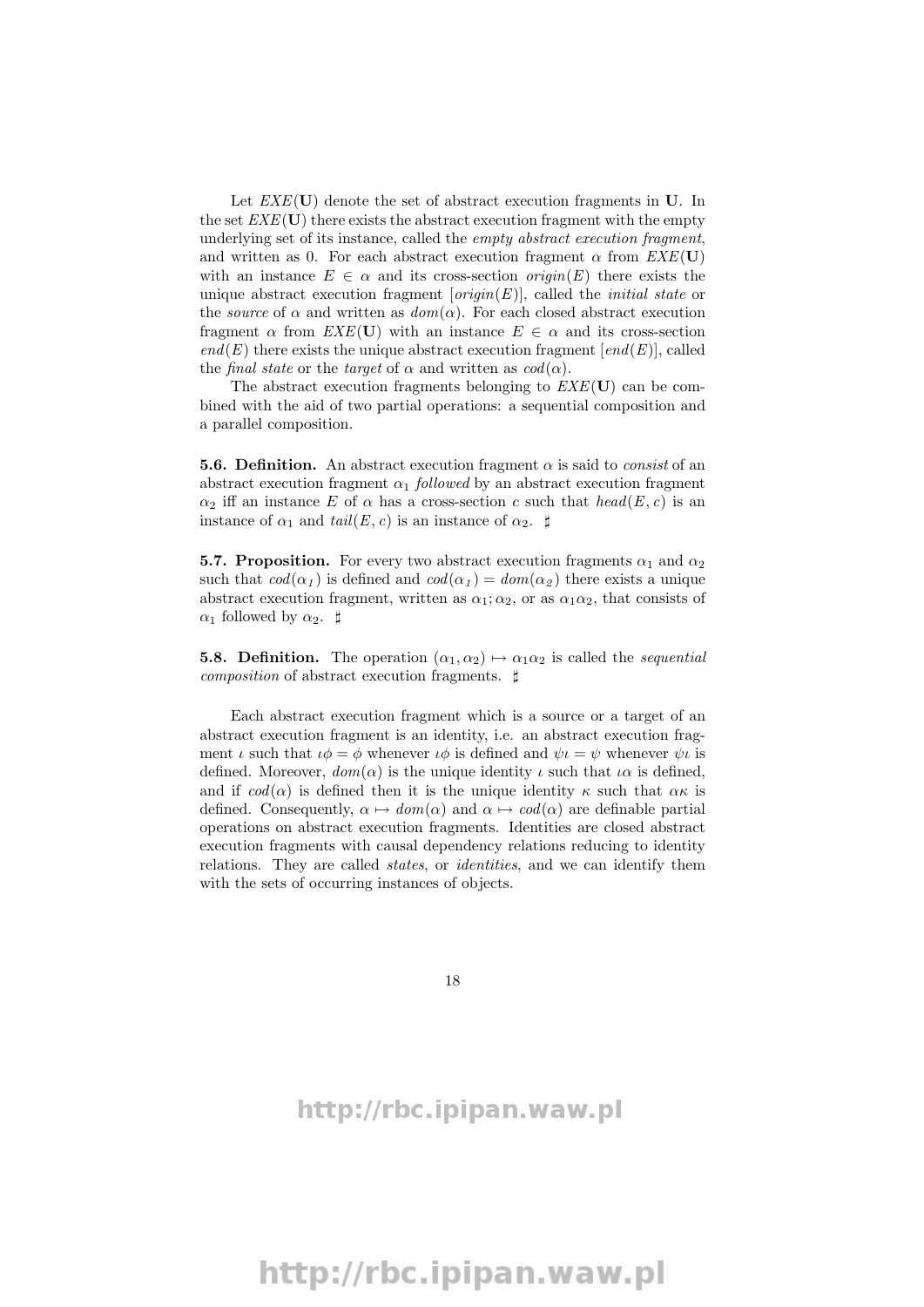**5.9. Definition.** An abstract execution fragment  $\alpha$  is said to *consist* of two parallel abstract execution fragments  $\alpha_1$  and  $\alpha_2$  iff an instance E of  $\alpha$ has a parallel decomposition s such that  $first(E, s)$  is an instance of  $\alpha_1$  and second(E, s) is an instance of  $\alpha_2$ .  $\sharp$ 

**5.10. Proposition.** For every two abstract execution fragments  $\alpha_1$  and  $\alpha_2$ such that  $objects(\alpha_1) \cap objects(\alpha_2) = \emptyset$  there exists an abstract execution fragment  $\alpha$  with an instance E that has a parallel decomposition s such that first(E, s) is an instance of  $\alpha_1$  and second(E, s) is an instance of  $\alpha_2$ . If such an abstract execution fragment  $\alpha$  exists then it is unique, we write it as  $\alpha_1 \parallel \alpha_2$ , and we say that the abstract execution fragments  $\alpha_1$  and  $\alpha_2$ are *parallel*.  $\sharp$ 

For a proof it suffices to take  $E_1 = (X_1, \leq_1, l_1) \in \alpha_1$  and  $E_2 = (X_2, \leq_2, l_2) \in \alpha_2$  with  $X_1 \cap X_2 = \emptyset$ , and to provide  $X_1 \cup X_2$  with the least common extensions of the causal dependency relations and labellings of  $E_1$  and  $E_2$ .

**5.11. Definition.** The operation  $(\alpha_1, \alpha_2) \mapsto \alpha_1 \parallel \alpha_2$  is called the *parallel composition* of abstract execution fragments.  $\sharp$ 

The operations on executions allow one to represent complex abstract execution fragments in terms of their components.

5.12. Example. In the case of abstract execution fragments in examples 3.8 - 3.11 we can represent [T] as  $[Q] \parallel [R]$ , and an initial segment  $[N_i]$  of [N] with an instance consisting of  $T_1, S_1, ..., T_i, S_i$  as  $[T_1][S_1]...[T_i][S_i]$ .  $\sharp$ 

The operations of composing abstract execution fragments allow one to turn the set  $EXE(U)$  into a partial algebra.

**5.13. Definition.** The partial algebra  $\mathbf{EXE}(\mathbf{U}) = (EXE(\mathbf{U}), \cdot, \|)$  is called the algebra of execution fragments in  $\mathbf{U}$ .  $\sharp$ 

The restriction of the algebra of execution fragments to the subset of closed abstract execution fragments is an arrows-only category (cf. [13]).

The operations of the algebra of execution fragments can be used to define in this algebra a partial order.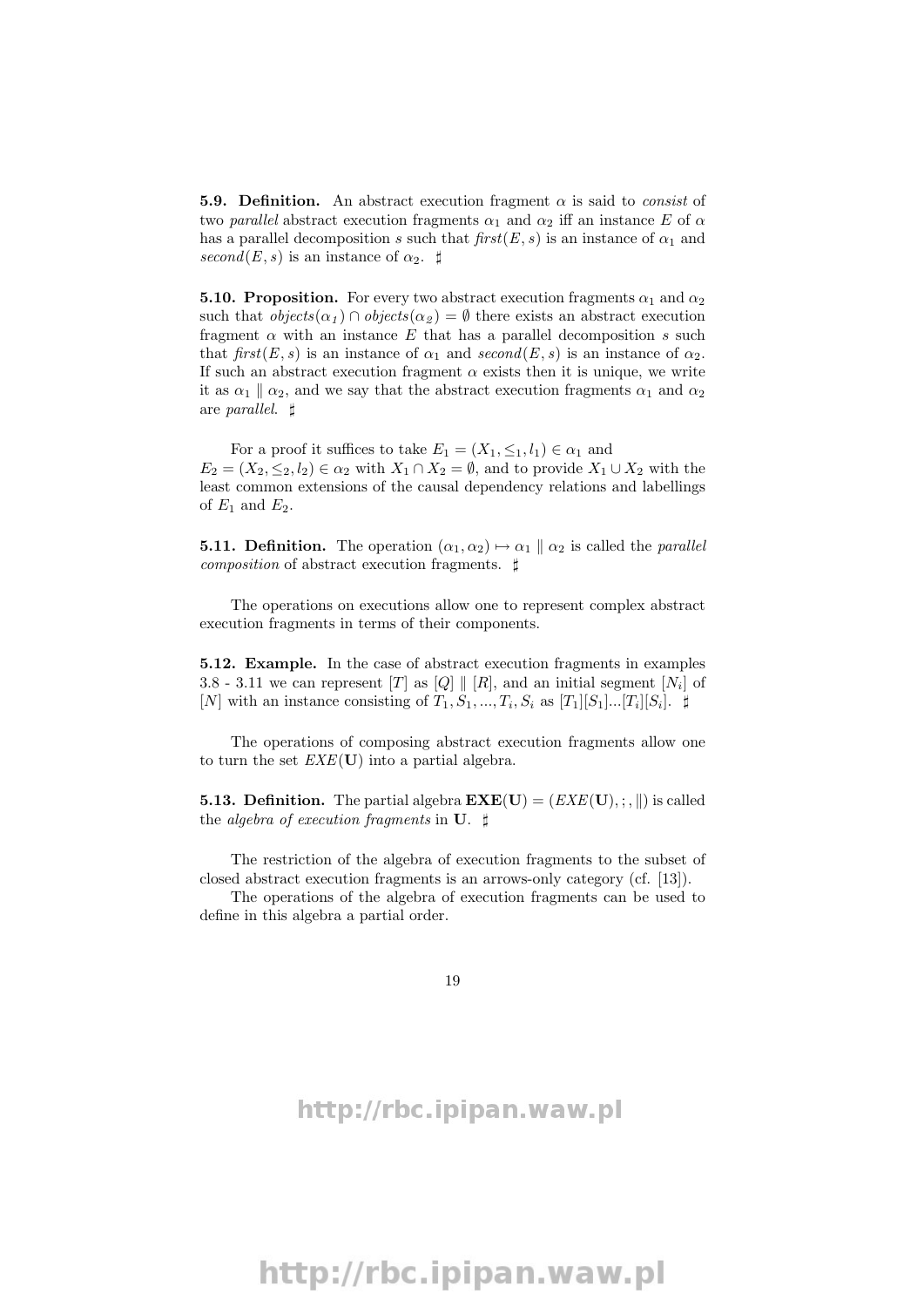**5.14. Proposition.** The relation pref, where  $\alpha$  pref  $\beta$  iff  $\beta = (\alpha \parallel \gamma)\delta$ for some  $\gamma$  and  $\delta$ , is a partial order on  $EXE(\mathbf{U})$ . If  $\alpha$  and  $\beta$  are such that  $\alpha$  pref  $\beta$  then we say that  $\alpha$  is a prefix of  $\beta$ .  $\sharp$ 

**5.15. Proposition.** The extention  $\subseteq$  of the relation pref, where  $\alpha \subseteq \beta$  iff every prefix of  $\alpha$  is a prefix of  $\beta$ , is a partial order on  $EXE(U)$ . The poset  $(EXE(U), \square)$  is a DCPO. Every element of  $EXE(U)$  is the least upper bound of the directed set of its prefixes.  $\sharp$ 

**5.16. Definition.** The relation  $\subseteq$  on  $EXE(\mathbf{U})$  is called the *prefix order*. The least upper bound of a directed subset  $D$  of the partially ordered set  $(EXE(U), \square)$  is called the *limit* of D.  $\sharp$ 

Note that the least upper bounds of directed subsets of the poset  $(EXE(U), \subseteq)$  are limits of the corresponding filters in  $EXE(U)$  with the Scott topology induced by the partial order  $\Box$ .

### 6 Reduced execution structures

Let  $\mathbf{U} = (V, W, ob)$  be a universe of objects.

The history preserving equivalence of execution structures is particularly interesting due to a very simple representation of its equivalence classes. More precisely, its equivalence classes can be regarded as some sets of abstract execution fragments, and identity of such classes can be regarded as the identity of the corresponding sets. This follows from the following theorem.

**6.1. Theorem.** Two execution structures  $L$  and  $L'$  in  $U$  are history preserving equivalent if and only if they have the same set of closed initial abstract execution fragments.  $\sharp$ 

For a proof it suffices to take into account Corollary 5.4 and Corollary 5.5 and consider the set R of triples  $(A, A', f)$  which consist of a closed initial abstract execution segment  $A$  of  $L$ , of a closed initial abstract execution segment A' of L', and of the unique isomorphism  $f : A \to A'$ , where A and  $A'$  are isomorphic and f is the unique isomorphism from A to  $A'$ .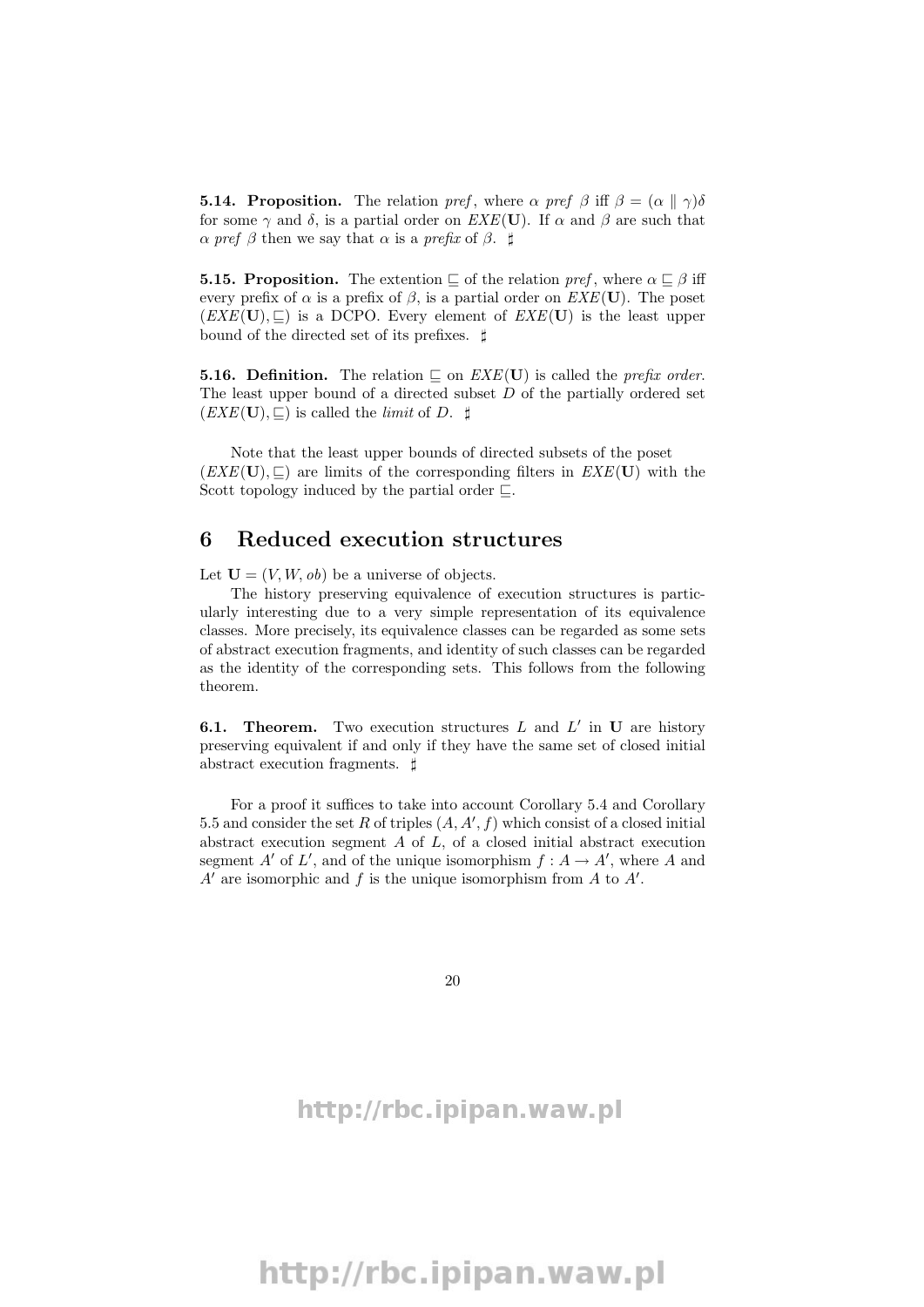**6.2. Example.** In order to see that the execution structures  $L(v)$  and  $L'$  in Example 4.2 are equivalent with respect to the history preserving equivalence it suffices to notice that they have the same set of closed abstract execution fragments.  $\sharp$ 

The fact that execution structures in a universe of objects are history preserving equivalent if they have the same set of closed initial abstract execution fragments implies that each equivalence class of execution structures is determined uniquely by the set of closed initial abstract execution fragments of its members. Now we are going to show that each such a set determines a specific partially ordered set (a poset) of abstract execution fragments, a poset with an algebraic structure, called a reduced execution structure, and that every such a poset corresponds to an usual execution structure. To this end we use algebras of execution fragments and their prefix order and define reduced execution structures as specific subsets of such algebras. The posets thus obtained inherit some algebraic structure from the algebras in which they are defined, and there is a natural concept of a morphism from one such poset to another.

The definition of an execution structure implies the following property of the set of its abstract execution fragments.

6.3. Theorem. The set of initial abstract execution fragments of an execution structure in U is a subset B of the partial algebra  $\mathbf{EXE}(\mathbf{U})$  of abstract execution fragments in U such that:

- (1) B is downwards-closed with respect to  $\sqsubseteq$ ,
- (2) if  $\alpha$  and  $\beta$  are initial segments of abstract execution fragments in U that are maximal elements of B then  $\alpha(\gamma \parallel s) \in B$  iff  $\beta(\gamma \parallel t) \in B$ for every  $\gamma$  such that  $dom(\gamma) \parallel s = cod(\alpha)$  and  $dom(\gamma) \parallel t = cod(\beta)$ ,
- (3) if the least upper bound  $\Box$  D of a subset D of B exists then it belongs to  $B.$   $\sharp$

Due to Theorem 6.1 it is possible to represent actions by considering only their abstract executions. More precisely, every action considered up to the history preserving equivalence can be represented by a subset of the algebra of abstract execution fragments that can be defined as follows.

**6.4.** Definition. A reduced execution structure in U is a subset B of the partial algebra  $\mathbf{EXE}(\mathbf{U})$  of abstract execution fragments in U that satisfies the conditions  $(1), (2),$  and  $(3)$  of Theorem 6.3. The abstract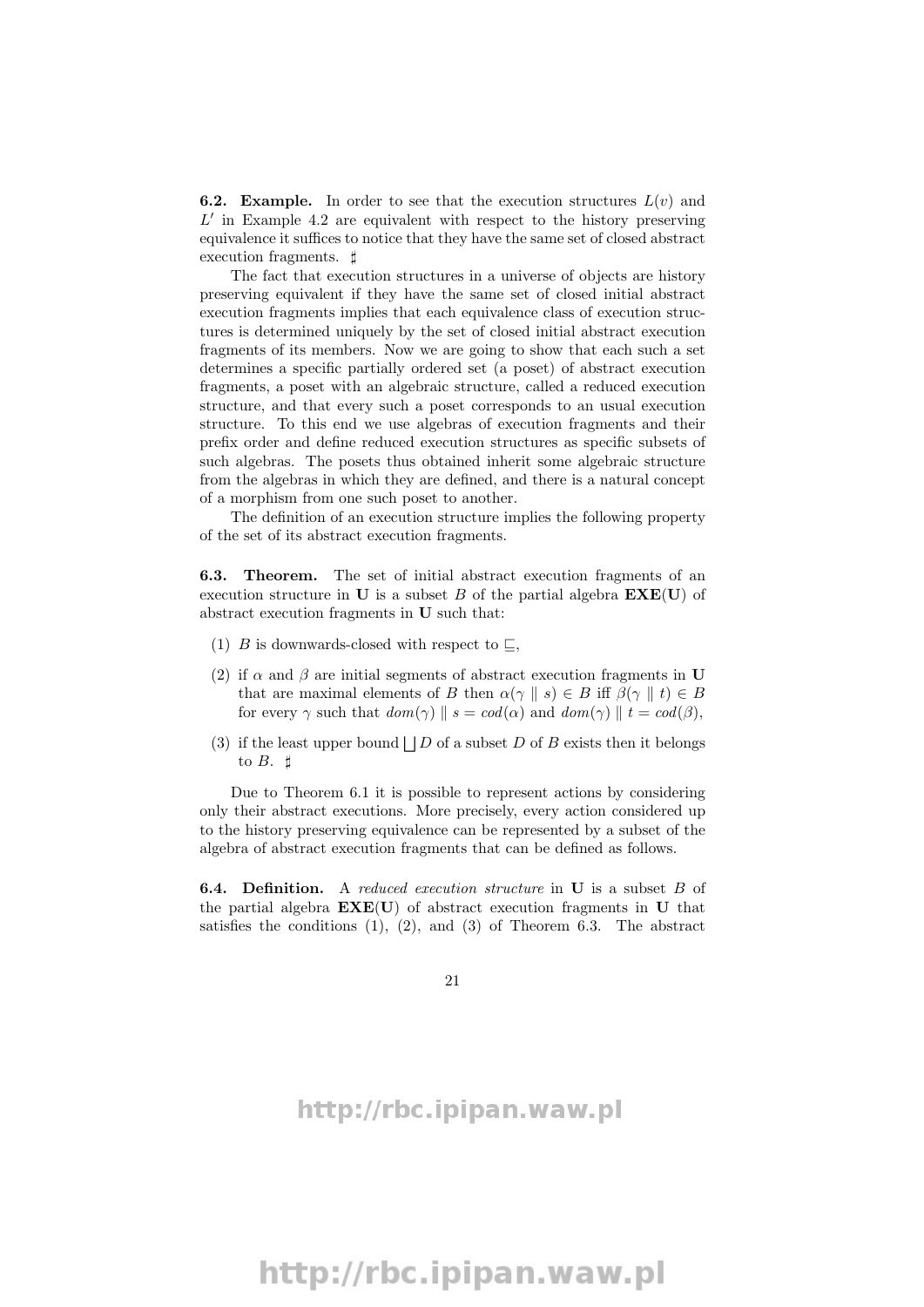execution fragments in  **that are maximal elements of**  $B$  **are said to be** abstract executions of B. By  $seq(B)$  we denote the set of segments of abstract executions of B. By  $\text{seg}(B)$  we denote the restriction of the algebra  **to the set seg(B). By exe(B) we denote the set of elements of** B. By  $\mathbf{exe}(B)$  we denote the restriction of the algebra  $\mathbf{EXE}(U)$  to the set  $exe(B). \; \sharp$ 

Note that according to Proposition 5.15 every reduced execution structure is a DCPO. Note also that the partial algebra  $\mathbf{EXE}(\mathbf{U})$  could be replaced by some of its subalgebras provided that the requirement of downwardsclosedness of B with respect to  $\Box$  would be reduced to those abstract execution fragments which belong to the respective subalgebra.

**6.5. Definition.** A *morphism* from a reduced execution strucure  $B$  in  $U$ to a reduced execution structure  $B'$  in  $\mathbf{U}'$ is a homomorphism  $h : \mathbf{exe}(B) \to \mathbf{exe}(B')$ .  $\sharp$ 

Reduced execution structures play a role are similar to that of languages in the theory of automata and in the theory of Petri nets. However, they consist of pomsets rather than of strings, and their elements are combined with the aid of operations different from concatenation.

By considering instances of abstract execution fragments of a reduced execution structure and by making a construction similar to those in examples 3.6 - 3.11 we can convert such structure into an execution structure. From this observation and from Propositions 3.12 - 3.14 and Proposition 5.15 we obtain the following property.

**6.6. Theorem.** A subset B the partial algebra  $\mathbf{EXE}(U)$  of abstract execution fragments in U is a reduced execution structure in U iff it is the image of the set of initial execution fragments of an execution structure L in U under the correspondence  $E \mapsto [E]$ .  $\sharp$ 

Algebraic properties of  $seg(B)$  are related to those of  $\mathbf{EXE}(U)$  due to the following theorem.

**6.7. Theorem.** For every reduced execution structure  $B$  in  $U$  the restriction  $\text{seg}(B)$  of  $\text{EXE}(U)$  to  $\text{seq}(B)$  is a subalgebra of  $\text{EXE}(U)$ .  $\sharp$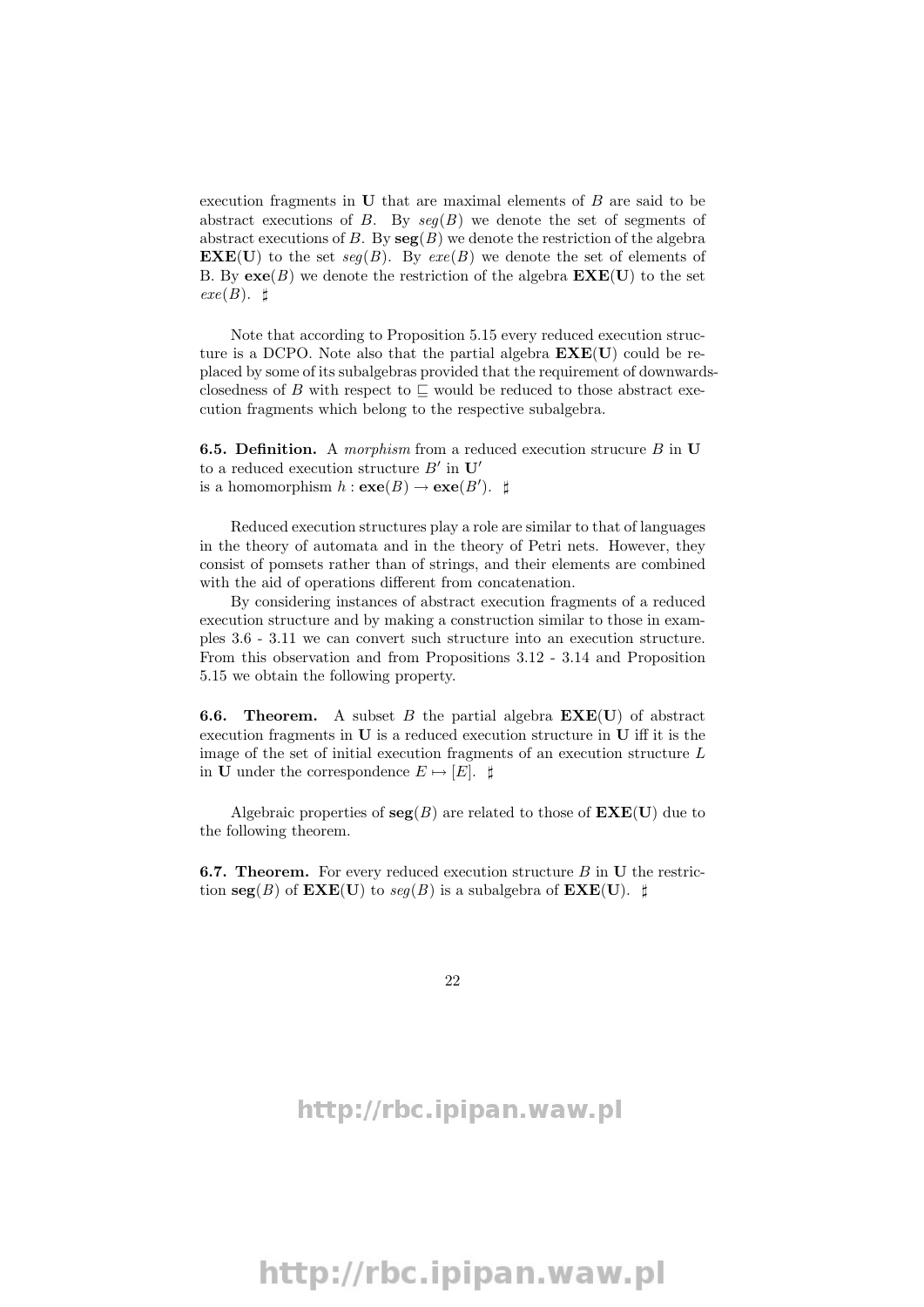This result cannot be extended on the set  $\mathbf{exe}(B)$ . The algebraic properties of this set are as follows.

6.8. Theorem. For every reduced execution structure B in U the set  $e^{\alpha}(B)$  is closed under the sequential composition. The resut  $\alpha \parallel \beta$  of the parallel composition of  $\alpha \in \mathbf{exe}(B)$  and  $\beta \in \mathbf{exe}(B)$  belongs to  $\mathbf{exe}(B)$  iff  $dom(\alpha) \parallel dom(\beta)$  is defined and belongs to  $exe(B)$ .  $\sharp$ 

Taking into account Theorem 6.8 and the results of section 5 we obtain the following result.

6.9. Theorem. Every reduced execution structure B in U is a set of abstract execution fragments which can be obtained by combining abstract execution fragments from the set  $exe(B)$  with the aid of compositions and construction of limits.  $\sharp$ 

This theorem has some consequences for applications of the model. Namely, it suggests how to construct an algorithm for symbolic generation of a reduced execution structure from a finite set of given initial states and from a finite set of given abstract execution fragments in a finite universe of objects. Such reduced execution structure can be generated starting from the given initial states and applyiung to each state which can be reached abstract execution fragments of the considered action in a way similar to that of generating unfoldings of Petri nets (cf. [5]). In some cases it can be used to investigate states which can be reached.

**6.10. Example.** Consider a tank  $v$  and a tank  $v'$  as in Example 3.2 and abstract execution fragments as in examples 3.8 - 3.11. By combining the abstract execution fragments as  $[T]$  in Example 3.9 with the aid of sequential composition and construction of limits, we obtain a set  $A_1$  of abstract execution fragments in the universe  $\mathbf{U}'$ . The set  $B_1$  of abstract execution fragments from  $A_1$  and their prefixes is a reduced execution structure in  $\mathbf{U}'$ . It represents an action that consists of independent actions of the tank  $v$ and the tank  $v'$ .

By combining the abstract execution fragments as  $[T]$  in Example 3.9 and [S] in Example 3.10 with the aid of sequential composition such that every two segments corresponding to components of type [S] are separated by a segment corresponding to a component of type  $[T]$ , and by construction of limits, we obtain a set  $A_2$  of abstract execution fragments in the universe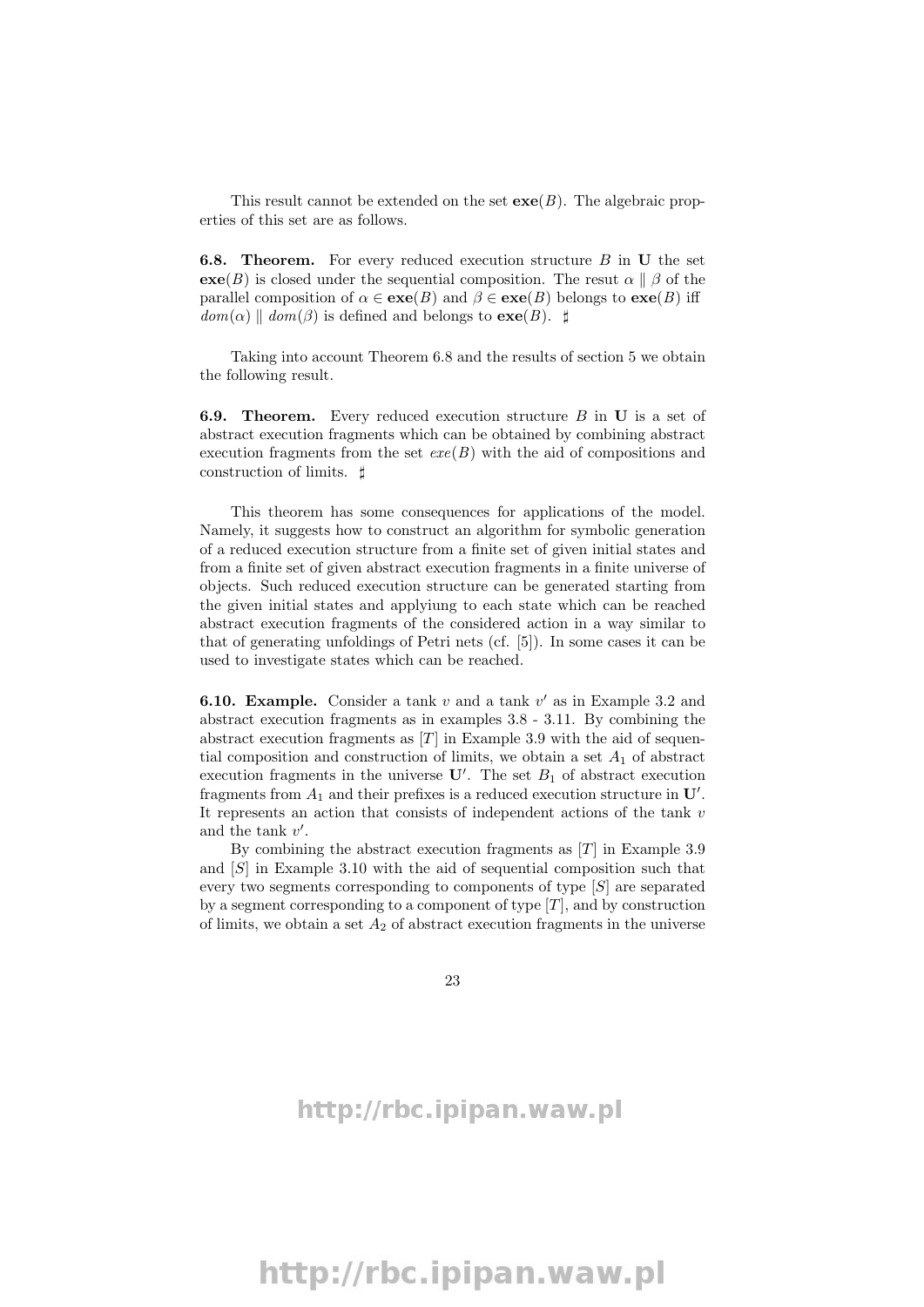U'. The set  $B_2$  of abstract execution fragments from  $A_2$  and their prefixes is a reduced execution structure in  $\mathbf{U}'$ . It represents an action that consists of actions of the tank  $v$  and the tank  $v'$  that are mainly independent, but from time to time are interrupted by the joint action of pouring of an amount of liquid from the tank  $v$  to the tank  $v'$ .

Each of the reduced execution structures  $B_1$  and  $B_2$  is a DCPO.  $\sharp$ 

### 7 Concluding remarks

We have described a model of action that is based on intrinsic action properties and is universal in the sense that it allows to represent in the same way discrete, continuous and hybrid actions. The model is derived from execution structures that are similar to labelled event structures, but are not restricted to discrete actions only, and reflect in a more subtle way the possible action executions and their components. In particular, the structures representing closed execution components admit only trivial automorphisms and unique isomorphisms. This leads to a simple characterization of history preserving equivalence of structures representing actions and to a simple characterization of its equivalence classes. More precisely, the equivalence classes of history preserving equivalence can be identified with reduced execution structures and there exists a bijective correspondence between equivalence classes of concrete execution structures and reduced execution structures. This allows us to represent actions by reduced execution structures rather than by concrete execution structures.

The representation of actions by reduced execution structures simplifies their studies.

As reduced execution structures are sets of abstract execution fragments, they are partially ordered by inclusion. Consequently, a simulation of an action by another action can be defined as the usual inclusion of one reduced execution structure in another reduced execution structure. In particular, a bisimulation reduces to identity.

When partially ordered by inclusion the set of reduced execution structures representing actions in a universe of objects is a complete lattice.

Structures representing abstract execution fragments can be combined with the aid of natural partial operations. This leads to partial algebras. In particular, the set of execution fragments of each reduced execution structure can be regarded as a partial algebra of abstract execution fragments in a universe of objects, and a homomorphism from such a partial algebra to another such a partial algebra of abstract execution fragments can be used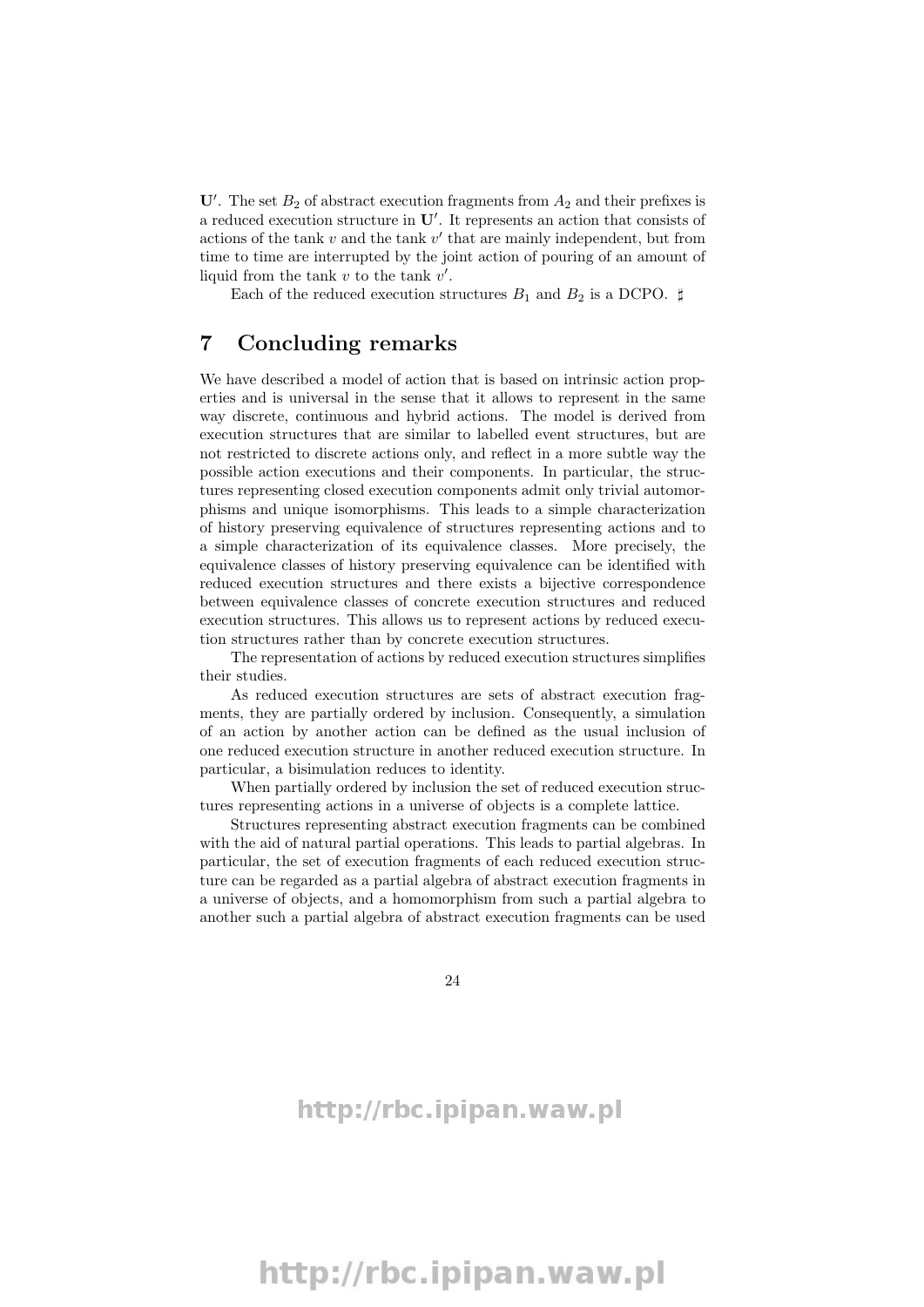to represent a refinement of the represented action.

Every set of abstract execution fragments of a reduced execution structure with a partial prefix order is a directed complete partial order (a DCPO). Consequently, it can be provided with the Scott topology and the ideas described in [1], [12], and [21], can be applied to provide it with a probability measure.

The representation of actions by reduced execution structures leads to simple operations on actions and can be used to develop a calculus of actions playing a role similar to that of CCS (cf. [14], [15], and [22]).

When partially ordered by inclusion the set of reduced execution structures representing actions in a universe of objects is a complete lattice. Consequently, we can speak of the greatest lower bound and the least upper bound of a family of reduced execution structures and the represented actions. The greatest lower bound of a nonempty family of actions is the action represented by the intersection of the reduced execution structures representing the members of the family. The least upper bound of a nonempty family of actions is the action represented by the reduced execution structure that consists of the abstract execution fragments of the members of the family and of the abstract execution fragments whose existence follows from the requirements of the definition of reduced execution structures.

These operations can be used to define compound actions as results of combining their component actions.

In order to illustrate this consider tanks as in Example 3.2 and actions represented by reduced execution structures described in Example 6.10.

According to Example 3.8, the behaviour of a tank  $v$  can be represented by the reduced execution structure  $B(v)$  that consists of the possible abstract execution fragments such as [Q] in Figure 3.1.

According to Example 6.10, the action that consists of independent actions of the tank  $v$  and the tank  $v'$  can be represented by the reduced execution structure  $B_1$ . On the other hand, this action can be defined as the least upper bound of actions represented by  $B(v)$  and  $B(v')$  because  $B_1$ is the least upper bound of  $B(v)$  and  $B(v')$ .

According to Example 6.10, the action that consists of actions of the tank  $v$  and the tank  $v'$  that are mainly independent but from time to time are interrupted by the joint action of pouring an amount of liquid from the tank  $v$  to the tank  $v'$  can be represented by the reduced execution structure  $B_2$ . On the other hand, this action can be defined as the least upper bound of actions represented by  $B_1$  and the least reduced execution structure containing the abstract execution fragments correponding to the possible concrete execution fragments as S in Example 3.10.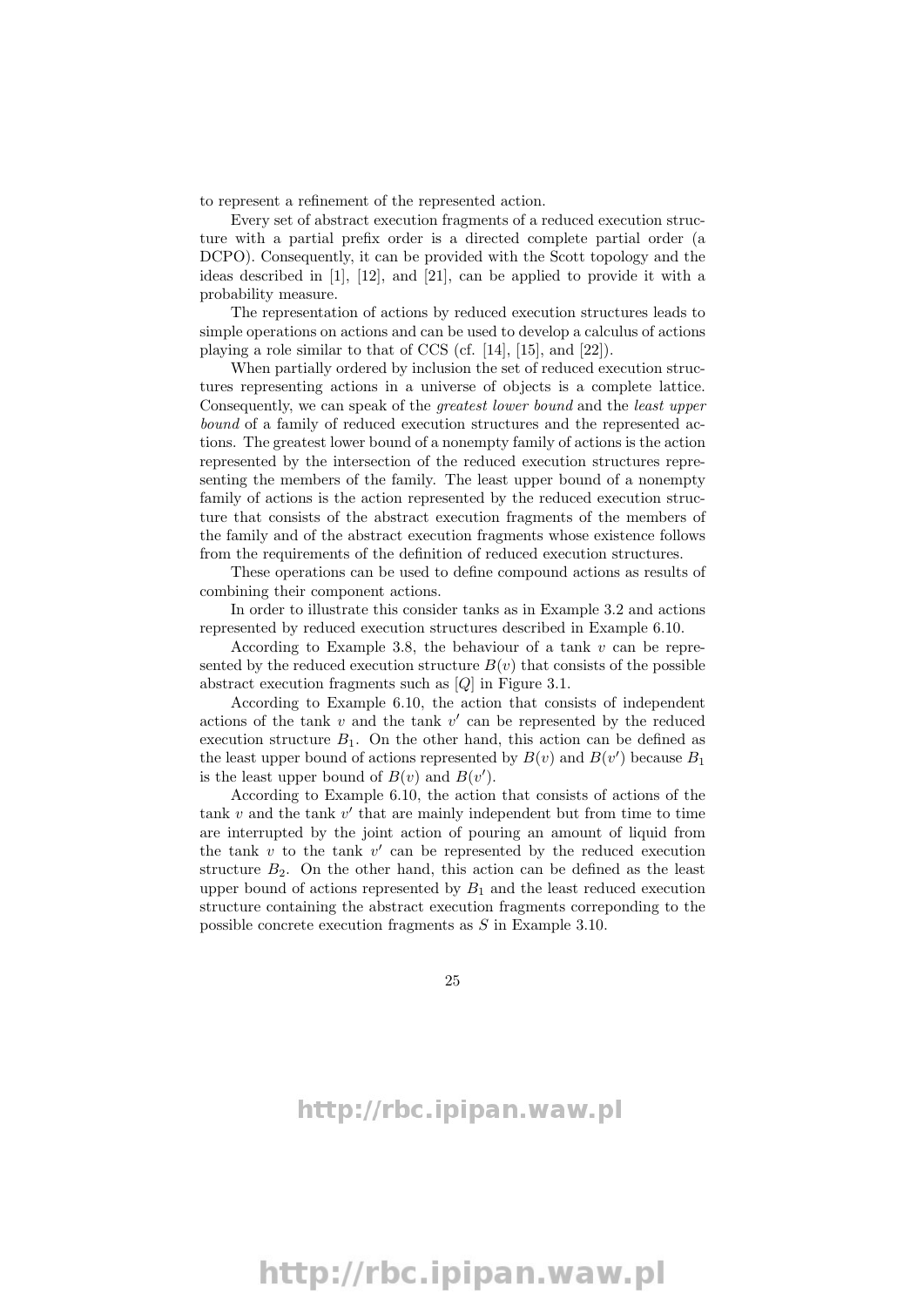So, the proposed model of action is compositional in the sense that it allows to define complex actions as results of applying natural operations to models of simple component actions. In particular, it can be used to formulate finite definitions of actions whose components are infinite but can be described in a finite way in a logic.

The lattice theoretical operations on actions are not the only operations we can consider. In general, operations on actions can be defined like operations on data flows or operations of calculi like CCS. Such operations should be continuous in the sense that they should preserve the least upper bounds of chains of reduced execution structures. Then the list of operations on actions can be extended with the aid of fixed point equations, and a powerful calculus of actions can be developed.

### References

- [1] M. Alvarez-Manilla, A. Edalat, N. Saheb-Djahromi, An Extension Result for Continuous Valuations, J. London math. Soc. (2) 61 (2000) 629-640
- [2] R. David, Modeling of Dynamic Systems by Petri Nets, Proc. of ECC 91, European Control Conference, Grenoble, France, July 2-5, 1991, 136-147
- [3] M. Droste, R. M. Shortt, Continuous Petri Nets and Transition Systems, H. Ehrig et al. (Eds.): Unifying Petri Nets, Springer LNCS 2128, 2001, 457-484
- [4] J. Engelfriet, Branching Processes of Petri Nets, Acta Informatica 28 (1991) 575-591
- [5] J. Esparza, Model Checking Using Net Unfoldings, Science of Computer Programming 23 (1994), 151-195
- [6] R. van Glabbeek, U. Goltz, Equivalence Notions for Concurrent Systems and Refinement of Actions, Acta Informatica, Vol. 37, 2001, 229-327
- [7] R. van Glabbeek, G. D. Plotkin, Configuration Structures, Proceedings of LICS'95, Kozen, D., (Ed.), IEEE Computer Society Press (1995) 199-209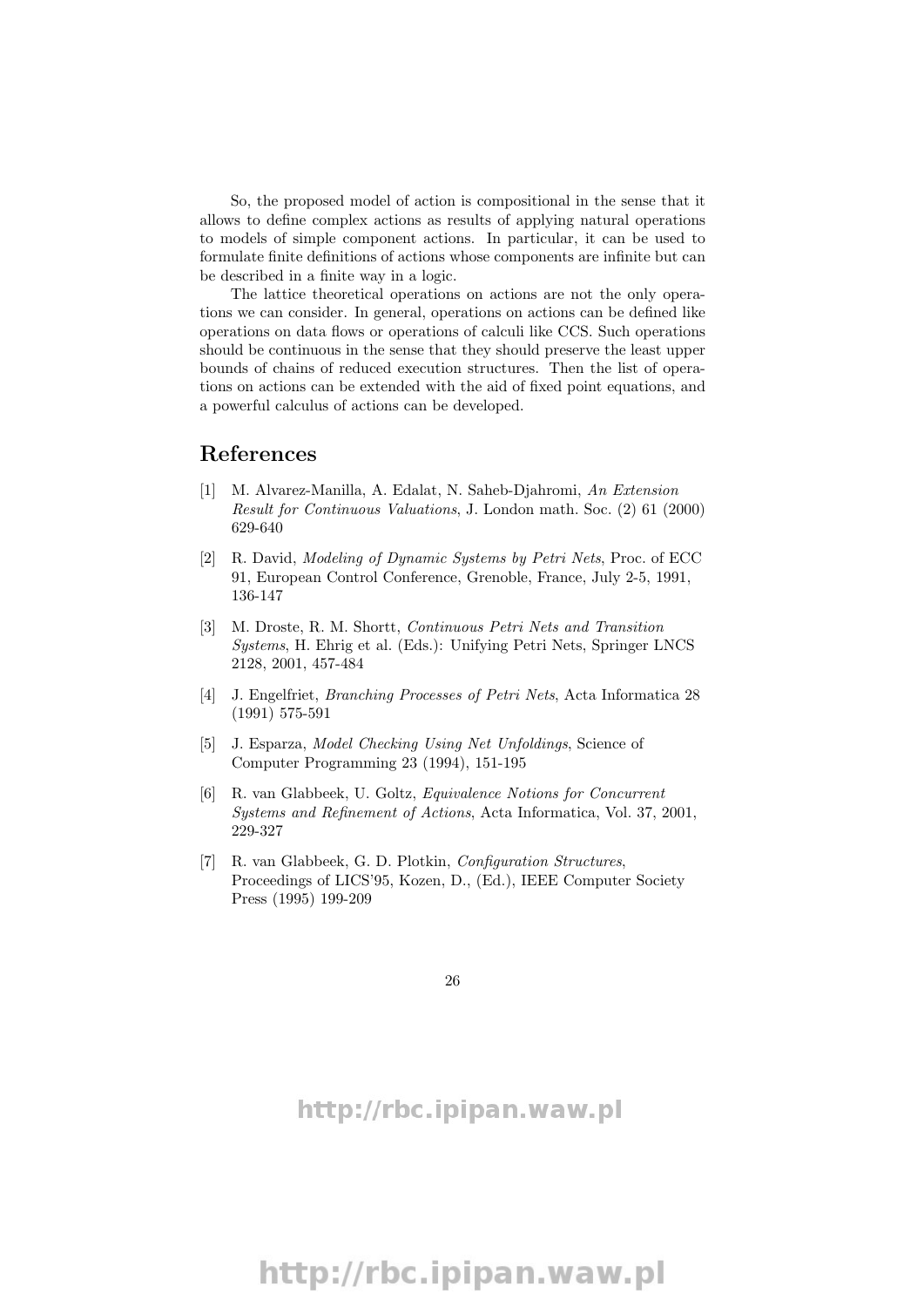- [8] T. Henzinger, The Theory of Hybrid Automata, Proc. of the 11th Annual IEEE Symposium on Logic in Computer Science (LICS 96), 278-292
- [9] A. Joyal, M. Nielsen, G. Winskel, Bisimulation from Open Maps, Proceedings of LICS 93, 1993, 418-427
- [10] R. E. Kalman, P. L. Falb, M. A. Arbib, Topics in Mathematical System Theory, Mc Graw-Hill Book Company, New York, San Francisco, St. Louis, Toronto, London, Sydney, 1969
- [11] Padmanabhan Krishnan, Hybrid Event Structures, Proc. of Computing: The Australasian Theory Symposium, Melbourne, Australia, January 29-January 30 1996
- [12] N. Lynch, R. Segala, F. Vaandrager, Observing Branching Structure Through Probabilistic Contexts, Siam Journal on Computing 37 (4), 977-1013, September 2007
- [13] S. Mac Lane, *Categories for the Working Mathematician*, Springer-Verlag New York Heidelberg Berlin 1971
- [14] R. Milner, Synthesis of Communicating Behaviour, Proc. of MFCS'78, J. Winkowski (Ed.), Springer LNCS 64 (1978) 71-83
- [15] R. Milner, A Calculus of Communicating Systems, Springer LNCS 92 (1980)
- [16] S. Mitra, N. Lynch, Trace-based Semantics for Probabilistic Timed I/O Automata, Hybrid Systems: Computation and Control (HSCC 2007), Pisa, Italy, April 3-5, 2007, Springer LNCS 4416, Full version: http://theory.lcs.mit.edu/∼mitras/research/PTIOA-066-full.pdf (1980)
- [17] Anil Nerode, Wolf Kohn, Models for Hybrid Systems: Automata, Topologies, Controllability, Observability, Springer LNCS 736, 1993, 317-357
- [18] M. Nielsen, G. D. Plotkin, G. Winskel, Petri Nets, Event Structures and Domains, Part I, Theoretical Computer Science, Vol. 13, No. 1 (1981), 85-108
- [19] C. A. Petri, *Introduction to General Net Theory*, in W. Brauer (Ed.): Net Theory and Applications, Springer LNCS 84 (1980) 1-19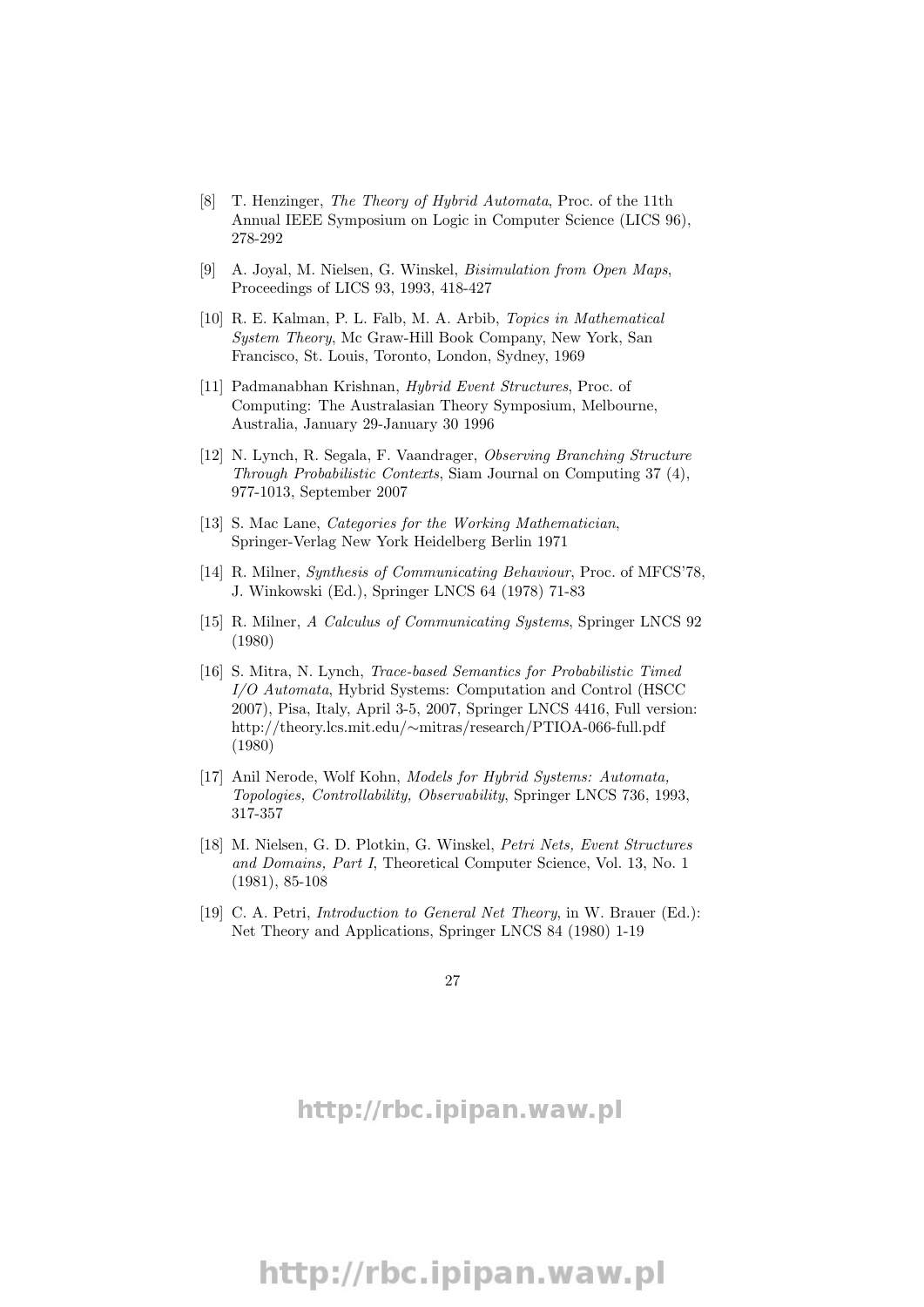- [20] G. Rozenberg, P. S. Thiagarajan, Petri Nets: Basic Notions, Structure, Behaviour, in J. W. de Bakker, W. P. de Roever and G. Rozenberg (Eds.), Current Trends in Concurrency, Springer LNCS 224 (1986) 585-668
- [21] D. Varacca, H. Völzer, G. Winskel, *Probabilistic Event Structures and* Domains, in P. Gardner and N. Yoshida (eds.), CONCUR 2004, Springer LNCS 3170 (2004), 497-511
- [22] J. Winkowski, A. Maggiolo-Schettini, An Algebra of Processes, Journal of Comp. and System Sciences, Vol. 35, No. 2, October 1987, 206-228
- [23] J. Winkowski, An Algebraic Framework for Defining Behaviours of Concurrent Systems. Part 1: The Constructive Presentation, Fundamenta Informaticae 97 (2009), 235-273
- [24] G. Winskel, Event Structure Semantics for CCS and Related Languages, in M. Nielsen and E. M. Schmidt (Eds.): Springer LNCS 140 (1982), 561-567
- [25] G. Winskel, M. Nielsen, Models for Concurrency, in S. Abramsky, Dov M. Gabbay and T. S. E. Maibaum (Eds.): Handbook of Logic in Computer Science 4 (1995), 1-148

# Appendix

#### Proof of Proposition 2.1.

The set  $Z' \wedge Z''$  is an antichain since otherwise there would be  $x < y$  for some x and y in this set. If  $x \in Z'$  then there would be  $y \in Z''$  and there would exist  $z' \in Z'$  such that  $y \leq z'$ . However, this is impossible since Z' is an antichain. Similarly for  $x \in Z''$ .

The set  $Z' \wedge Z''$  is a maximal antichain since otherwise there would exist  $x$  that would be incomparable with all the elements of this set. Consequently, there would not exist  $z' \in Z'$  and  $z'' \in Z''$  such that  $z' \leq x \leq z''$ , or  $z'' \leq x \leq z'$ , or  $z', z'' \leq x$ , and thus there would be  $x \leq z'$  and  $x \leq z''$ for some  $z' \in Z'$  and  $z'' \in Z''$  that are not in  $Z' \wedge Z''$ . Consequently, there would exist z, say in  $Z''$ , such that  $x \leq z \leq z'$ . Moreover,  $z \in Z' \wedge Z''$  since otherwise there would be  $t \in Z'$  such that  $t \leq z \leq z'$ , what is impossible.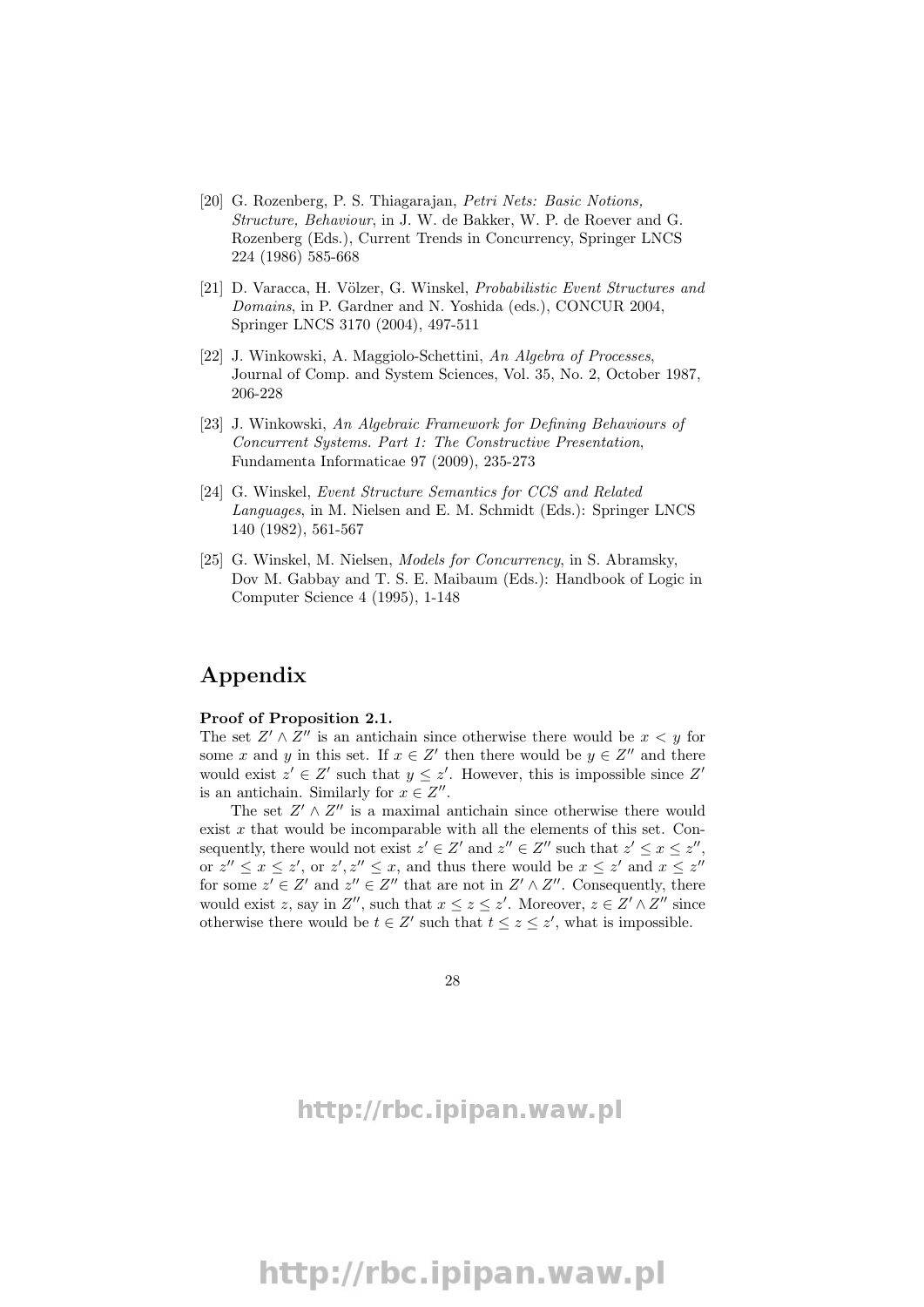In order to see that  $Z' \wedge Z''$  is a cross-section we consider  $x \leq y$  such that  $x \leq t$  and  $u \leq y$  for some  $t \in Z' \wedge Z''$  and  $u \in Z' \wedge Z''$ , where  $t \in Z'$  and  $u \in Z''$ . Without a loss of generality we can assume that  $y \leq y'$ for some  $y' \in Z'$  since otherwise we could replace y by an element of Z'. Consequently, there exists  $z \in Z''$  such that  $x \leq z \leq y$ . On the other hand,  $z \in Z' \wedge Z''$  since otherwise there would be  $z' \in Z'$  such that  $z' \leq z \leq y$ , what is impossible. In a similar manner we can find  $z \in Z' \wedge Z''$  for the other cases of  $t$  and  $u$ .

In order to see that  $Z' \wedge Z''$  is the greatest lower bound of  $Z'$  and  $Z''$  consider a cross-section Y which precedes  $Z'$  and  $Z''$  and observe that  $y \leq z' \in Z'$  and  $y \leq z'' \in Z''$  with  $z'$  and  $z''$  not in  $Z' \wedge Z''$  and  $y \in Y$ implies the existence of  $t \in Z'$  such that  $y \leq t \leq z'$  or  $u \in Z''$  such that  $y \leq u \leq z''$ .

Similarly,  $Z' \vee Z''$  is the least upper bound of  $Z'$  and  $Z''$ .

The last part of the proposition follows from the fact that the correspondence  $Z \mapsto Z^-$  is an isomorphism from the lattice of cross-sections of P to a sublattice of the lattice of subsets of P.  $\sharp$ 

#### Proof of Proposition 5.2.

Let Q be the restriction of E to  $c^+$  and let R and S be two initial segments of Q. Suppose that  $f: R \to S$  is an isomorphism that it is not an identity. Then there exists an initial subsegment  $T$  of  $R$  such that the image of  $T$ under f, say  $T'$ , is different from T. By (3) of definition 3.3 neither  $T'$ is a subsegment of T nor T is a subsegment of  $T'$ . Define  $T''$  to be the least segment containing both T and T', and consider  $f': T \to T''$ , where  $f'(x) = f(x)$  for  $x \leq f(x)$  and  $f'(x) = x$  for  $f(x) < x$ . In order to derive a contradiction, and thus to prove that  $f$  is an identity, it suffices to verify, that  $f'$  is an isomorphism. It can be done as follows.

For injectivity suppose that  $f'(x) = f'(y)$ . If  $x \le f(x)$  and  $y \le f(y)$ then  $f(x) = f'(x) = f'(y) = f(y)$  and thus  $x = y$ . If  $f(x) < x$  and  $f(y) < y$ then  $x = f'(x) = f'(y) = y$ . The case  $x \le f(x)$  and  $f(y) < y$  is excluded by  $f'(x) = f'(y)$  since  $x \le f(x) = f'(x) = f'(y) = y$  and, on the other hand,  $f(y) < y = f(x)$  implies  $y < x$ . Similarly, the case  $f(x) < x$  and  $y \le f(y)$ is excluded. Consequently,  $f'$  is injective.

For surjectivity suppose that y is in  $T''$ . If  $y \le f(y)$  then, by surjectivity of f and condition (1) of Definition 3.3, there exists  $t \leq y$  such that  $y = f(t)$ and thus  $y = f(t) = f'(t)$  since  $t \le y = f(t)$ . If  $f(y) < y$  then  $y = f'(y)$ . Consequently,  $f'$  is surjective.

For monotonicity suppose that  $x \leq y$ . If  $x \leq f(x)$  and  $y \leq f(y)$  then  $f'(x) = f(x) \le f(y) = f'(y)$ . If  $f(x) < x$  and  $f(y) < y$  then  $f'(x) = x \le f'(x)$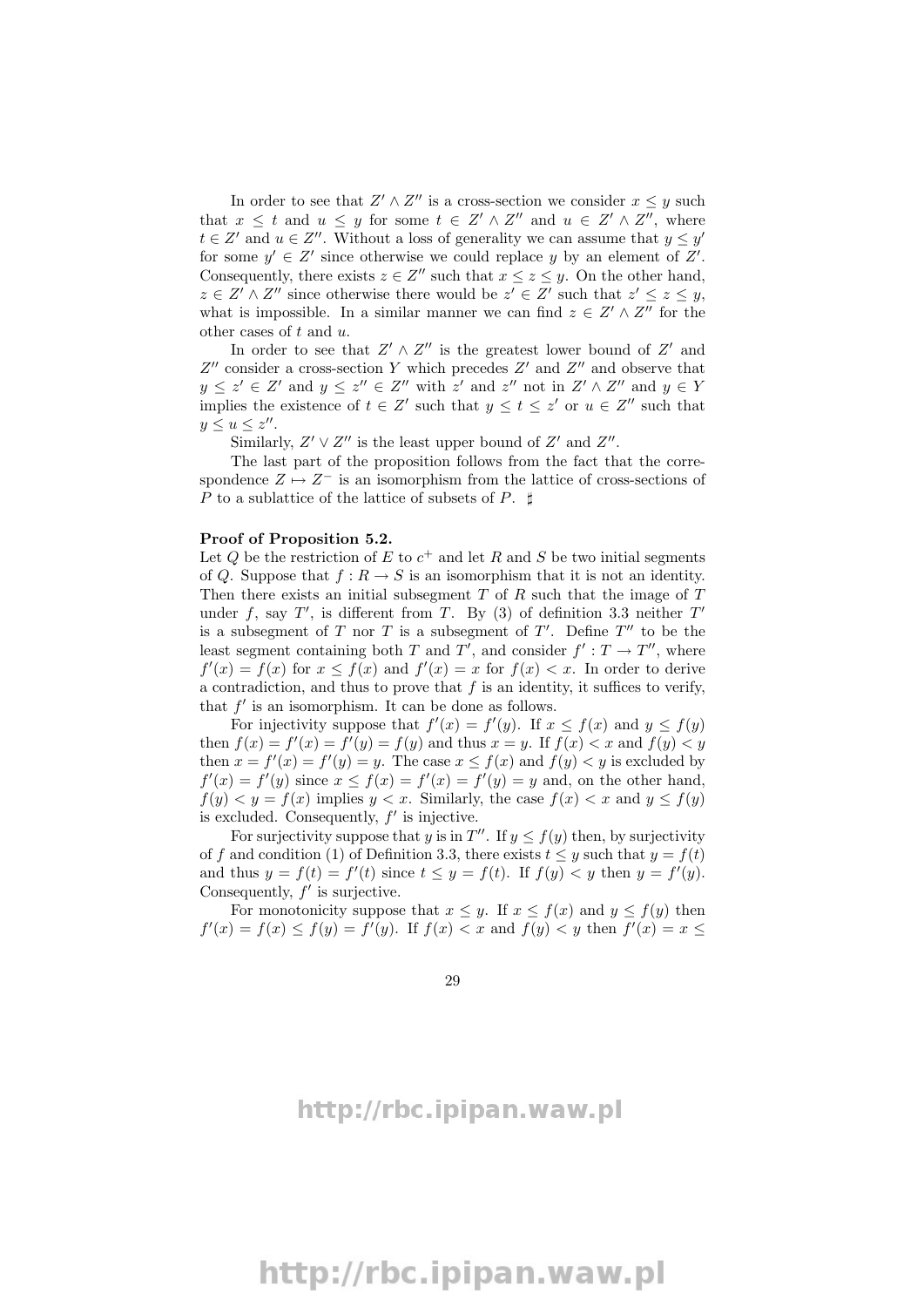$y = f'(y)$ . If  $x \le f(x)$  and  $f(y) < y$  then  $f'(x) = f(x) \le f(y) < y = f'(y)$ . If  $f(x) < x$  and  $y \le f(y)$  then  $f'(x) = x \le y \le f(y) = f'(y)$ . Consequently,  $f'$  is monotonic.

For monotonicity of the inverse suppose that  $f'(x) < f'(y)$ . If  $x \le f(x)$ and  $y \le f(y)$  then  $f(x) = f'(x) < f'(y) = f(y)$  and thus  $x < y$ . If  $f(x) < x$ and  $f(y) < y$  then  $x = f'(x) < f'(y) = y$ . If  $x \le f(x)$  and  $f(y) < y$ then  $x \leq f(x) = f'(x) < f'(y) = y$ . If  $f(x) < x$  and  $y \leq f(y)$  then  $f(x) < x = f'(x) < f'(y) = f(y)$  and thus  $x < y$ . Consequently, the inverse of  $f'$  is monotonic.

A proof for final subsegments of E restricted to  $c^-$  is similar.  $\sharp$ 

#### Proof of Proposition 5.7.

Take  $E_1 = (X_1, \leq_1, l_1) \in \alpha_1$  and  $E_2 = (X_2, \leq_2, l_2) \in \alpha_2$  with  $end(E_1)$ *origin*( $E_2$ ) and with the underlying set of end( $E_1$ ) and the underlying set of *origin*( $E_2$ ) equal to  $X_1 \cap X_2$ , and provide  $X = X_1 \cup X_2$  with the least common extensions of the causal dependency relations and labellings of  $E_1$ and  $E_2$ .

Let  $E$  be the lposet thus obtained. It suffices to prove that  $E$  is an execution fragment and notice that  $head(E, c) = E_1$  and  $tail(E, c) = E_2$ . In order to prove that  $E$  is an execution fragment it suffices to show that E does not contain a segment with isomorphic proper subsegment. To this end suppose the contrary. Suppose that  $f: Q \to R$  is an isomorphism from a segment  $Q$  of  $E$  to a proper subsegment  $R$  of  $Q$ , where  $Q$  consists of a part  $Q_1$  contained in  $E_1$  and a part  $Q_2$  contained in  $E_2$ . By applying twice the method described in the proof of Proposition 5.2 we can modify  $f$  to an isomorphism  $f': Q \to R$  such that the image of  $Q_1$  under  $f'$ , say  $R_1$ , is contained in  $Q_1$ , and the image of  $Q_2$  under  $f'$ , say  $R_2$ , is contained in  $Q_2$ . As R is a proper subsegment of  $Q$ , one of these images, say  $R_1$ , is a proper part of the respective  $Q_i$ . By taking the greatest lower bounds and the least upper bounds of appropriate cross-sections we can extend  $Q_1$  and  $R_1$ to segments  $Q'_1$  and  $R'_1$  of  $P_1$  such that  $R'_1$  is a proper subsegment of  $Q'_1$  and there exists an isomorphism from  $Q'_1$  to  $R'_1$ . This is in a contradiction with the fact that  $E_1$  is an execution fragment. Consequently,  $E$  is an execution fragment.  $\sharp$ 

#### Proof of Proposition 5.14.

For transitivity suppose that  $\beta = (\alpha \parallel \gamma)\delta$  and  $\beta' = (\beta \parallel \gamma')\delta'$ . If  $E_{\beta'}$  is an instance of  $\beta'$  then there exists c such that  $head(E_{\beta'}, c)$  is an instance  $E_{\beta||\gamma'}$ of  $\beta \parallel \gamma'$  and head(first( $E_{\beta \parallel \gamma'}$ , s),  $c_1$ ) is an instance  $E_{\beta}$  of  $\beta$  for some s and a component  $c_1$  of c. Moreover, there exists d such that  $head(E_\beta, d)$  is an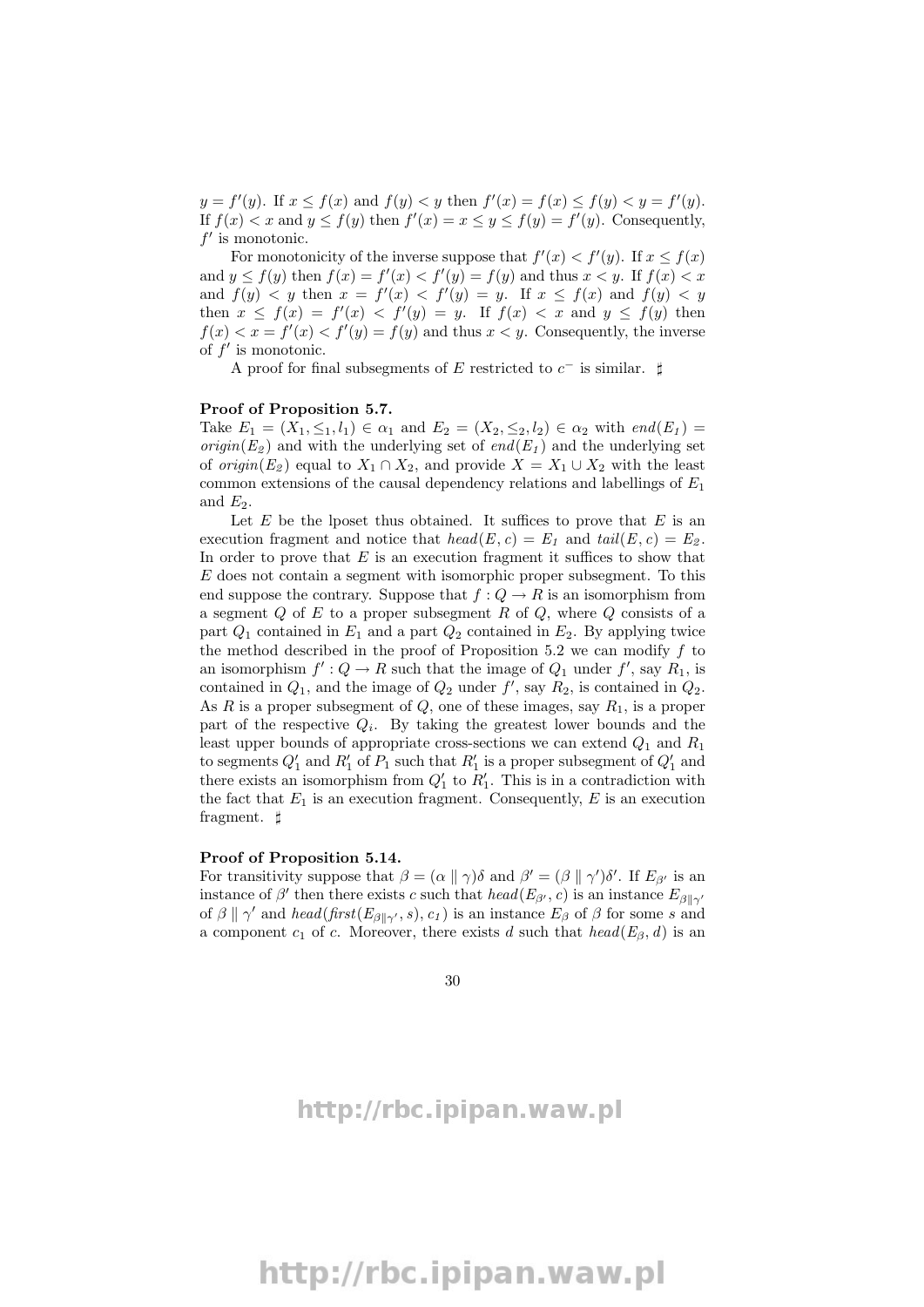instance  $E_{\alpha\parallel\gamma}$  of  $\alpha\parallel\gamma$  and head(first( $E_{\alpha\parallel\gamma}$ , t),  $d_1$ ) is an instance of  $E_{\alpha}$  for some t and a component  $d_1$  of d. Consequently,  $head(E_{\beta'}, c')$  is an instance of  $\alpha \parallel \gamma \parallel \gamma'$  for c' consisting of d and of the complement of  $c_1$  to c, and  $\beta' = (\alpha \|\gamma\| \gamma')\delta''$  for  $\delta'' = [tail(E_{\beta'}, c')]$ . For antisymmetry suppose that  $\beta = (\alpha \parallel \gamma)\delta$  and  $\alpha = (\beta \parallel \gamma')\delta'$ . As objects with instances occurring in  $\alpha$ cannot occur in  $\gamma$  and objects with instances occurring in  $\beta$  cannot occur in  $\gamma'$ , there must be  $\gamma = \gamma' = 0$ . Consequently,  $\alpha = \alpha \delta \delta'$  and, by Corollary 5.5,  $\delta$  and  $\delta'$  must be identities.  $\sharp$ 

#### Proof of Proposition 5.15.

Given a directed subset D of the poset  $(EXE(\mathbf{U}), \subseteq)$ , the pefixes of elements of  $D$  form a directed set  $D'$ . For every element of  $D'$  we choose a concrete instance, and we consider  $\alpha$  and  $\beta = (\alpha \parallel \gamma)\delta$  such that E is the chosen instance of  $\alpha$ ,  $E_1$  is the chosen instance of  $\beta$ ,  $E_2$  is the chosen instance of  $\alpha \parallel \gamma$  and  $E_3 = head(E_1, c)$  is an instance of  $\alpha \parallel \gamma$ . Then there exists a unique isomorphism f from  $E_2$  to  $E_3$  since otherwise there would be another isomorphism g and the correspondence  $f(x) \mapsto g(x)$  would be different from the identity isomorphism between two initial segments of  $E_1$ . On the other hand, f determines a unique isomorphism between E and  $first(E_2, s)$ with a parallel decomposition s due to the fact that the first part of  $E_2$  is determined uniquely by the set of objects which occur in it. Consequently, we can construct a direct system of instances of elements of  $D'$  such that the colimit of this system in the category LPOSETS is an instance of the least upper bound of  $D'$  and of D. The last part of the proposition is a simple consequence of the condition (2) of Definition 3.3.  $\sharp$ 

#### Proof of Proposition 6.9.

As no segments of executions of  $B$  can be composed in parallel, it suffices to prove that  $\alpha\beta \in \text{seq}(B)$  whenever  $\alpha$  and  $\beta$  are segments of executions of B. To this end consider an execution structure  $L$  such that  $B$  is the image of the set of initial execution segments of  $L$  under the correspondence  $E \mapsto [E]$ . Consider in L an execution E such that  $head(tail(E, c), d)$  is an instance of  $\beta$ , and an execution E' such that  $tail(head(E', c'), a)$  with  $c'$  isomorphic to c is an instance of α. According to condition (2) of Definition 3.5 there exists an execution E'' with head(E'', c') = head(E', c') such that  $tail(E'', c')$  is isomorphic to  $tail(E, c)$ . Consequently, there exists d' such that  $head(tail(E'', c'), d')$  is an instance of  $\beta$ . On the other hand,  $tail(head(E'', c'), a) = tail(head(E', c'), a)$  is an instance of  $\alpha$ . Hence there exists  $d''$  such that  $tail(head(E'', d''), a)$  is an instance of  $\alpha\beta$  and, consequently,  $\alpha\beta \in \text{seg}(B)$ .  $\sharp$